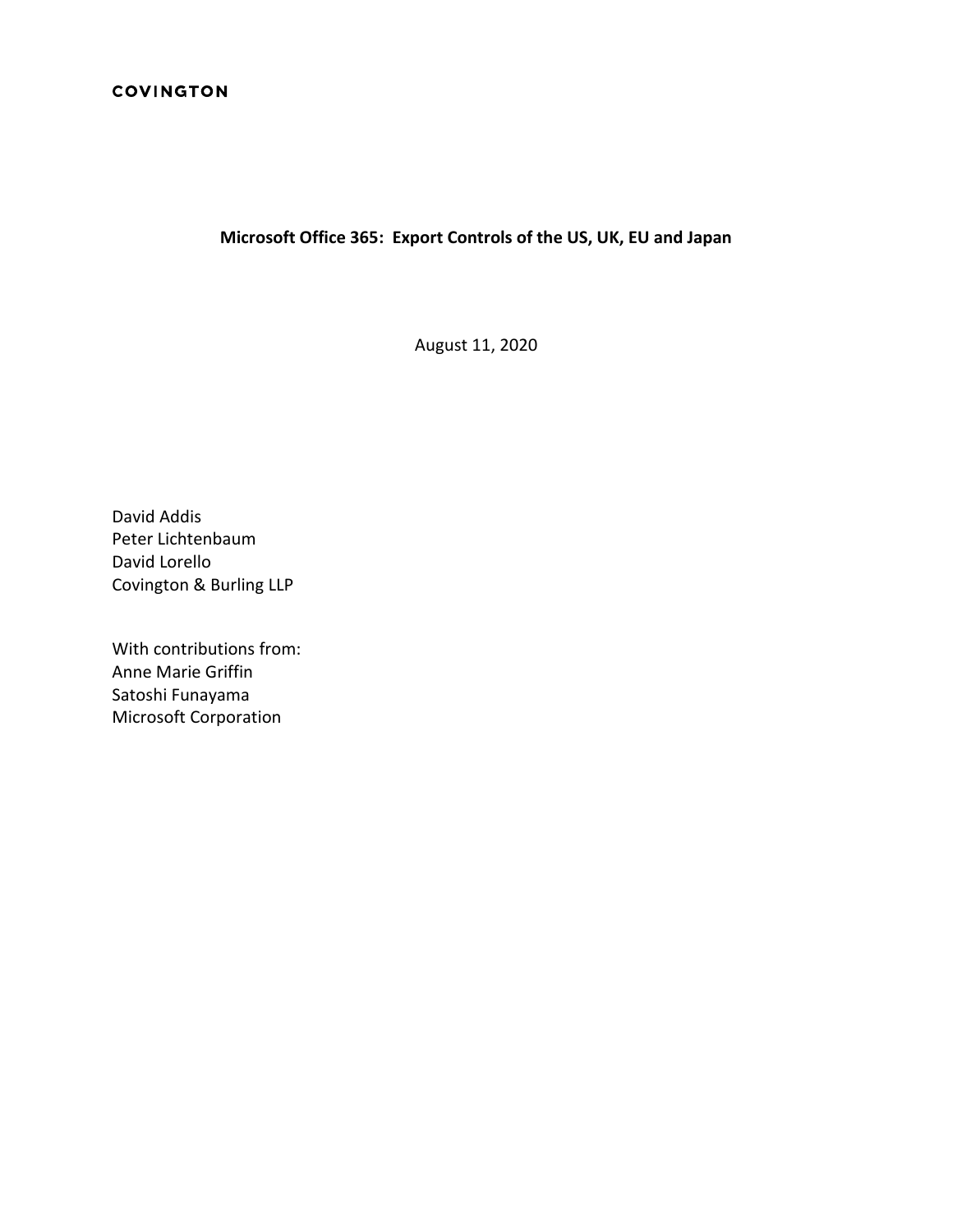#### **Microsoft Office 365: Export Controls of the US, UK, EU and Japan**

This paper offers a brief overview of United States, United Kingdom, European Union, and Japan export control laws and regulations as they may apply to use of Microsoft Office 365, with some general guidance concerning the considerations that Office 365 customers should bear in mind to assess their obligations under US, UK, and EU export controls.<sup>1</sup> Office 365 offers flexible options, capabilities and tools that customers may use to help ensure exportcompliance.

US export controls are laws and regulations to control the export and transfer of items from the United States or to non-US persons, in the interest of protecting US national security and furthering US foreign policy and other interests. The UK, EU and Japan implement similar export controls. US, UK, EU, and Japan export controls apply not only to traditional crossborder shipments of physical goods, but also transfers, uploads or downloads of software and data. That includes transfers, uploads or downloads of software or specific technical data using cloud-based services.

Office 365 is a cloud-based "Software as a Service" platform that includes the transmission of customer data across the Internet to and from Microsoft's cloud infrastructure and the storage and processing of customer data on Microsoft's cloud infrastructure. The focus of this paper is on Office 365-branded plans or suites intended for organizations (such as Exchange Online and SharePoint Online), rather than consumer Office 365 offerings such as Office 365 Home or Office 365 Personal. The Office 365 suite of cloud products makes use of physical infrastructure that is located inside and outside of the United States, UK, EU and Japan; and some Office 365 service operations personnel who have access to customer data subject to export controls of one of those jurisdictions may in some cases be persons who are located in or nationals of a different jurisdiction. Organizations and enterprise customers may therefore need to consider whether and how export controls of the US, UK, EU and Japan may apply to their organization's use of Office 365, as explained in more detail in the paper that follows. With appropriate planning, customers can use Office 365 tools and their own internal procedures to help ensure compliance with these export control regimes when using the Office 365 platform.

 $1$  The United Kingdom withdrew from the European Union on 31 January 2020. However, the UK currently remains subject to EU dual-use export controls legislation under interim measures that are expected to remain in place at least until the end of 2020. We note, in this regard, that as of this writing, the UK is in the process of developing guidance concerning the UK technology export controls regime, which is expected to include a specific discussion on the export controls implications of cloud computing. Microsoft may update this paper, to the extent warranted, based on the UK guidance once it is published.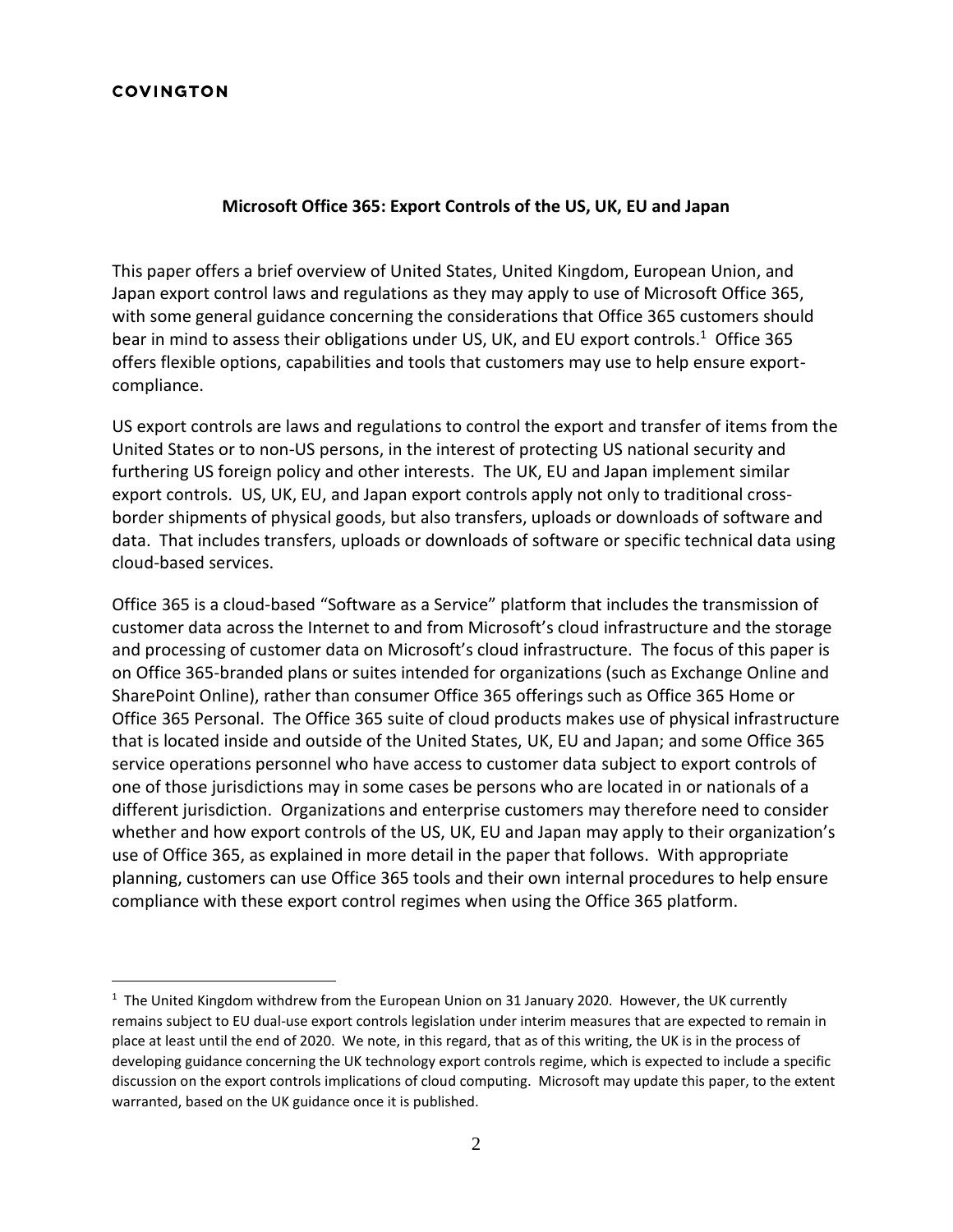**Customers are wholly responsible for ensuring their own compliance with all applicable laws and regulations. Information provided in this document does not constitute legal advice, and customers should consult their legal advisors for any questions regarding regulatory compliance.**

## **1. Executive Summary**

Most data stored or used in Office 365 is limited to business or financial information that typically is not subject to or restricted by export control laws at all. Export controls cover only specific, non-public technical information for the production or development of a controlled product. For customers with data that meet those criteria and that *is* subject to export controls, Office 365 offers tools and features to help you manage your compliance.

Accessing cloud computing *services* of the Office 365 platform is not by itself subject to export controls as long as no controlled, proprietary technical information or software is released to foreign nationals or restricted jurisdictions or parties.

Even where data is restricted under export controls of the US, UK, EU or Japan, in most cases the restriction is limited to export, reexport or transfer to a small number of countries, primarily those that are subject to US, UK, EU, or Japan economic sanctions. Office 365 does not have infrastructure to store or process data in any such sanctioned locations.

When customers need to manage data that is controlled or restricted, Office 365 offers features that can help mitigate the risk of inadvertently violating export controls. For example:

- **Geolocation control**. For customers in North America, customer data is stored at rest in the United States, which minimizes transfer of controlled technology/technical data outside the United States. Similarly, customers in other regions (called "Geos") also have information about the places their customer data may be stored at rest, as described in the Office 365 [Trust Center.](https://www.microsoft.com/en-us/trust-center/product-overview)
- **Access controls**. Microsoft implements a range of policies and security practices that strictly limit access to customer data by service operations personnel, including built-in controls that grant such personnel the "least privilege" access to the service, "just-intime" accounts that strictly limit the time for access for a limited amount of time, and controlled access to take specific actions based on a defined role and task. Customer Lockbox is an optional feature that allows the customer to approve or reject access requests to customer content during service operations by Microsoft.
- **Encryption**. Office 365 offers end-to-end encryption features that are compliant with FIPS 140-2 standards as prescribed in US export regulations. These features provide customers with significant technical measures to encrypt data in storage and in transit, and to manage and help protect against US export control risks.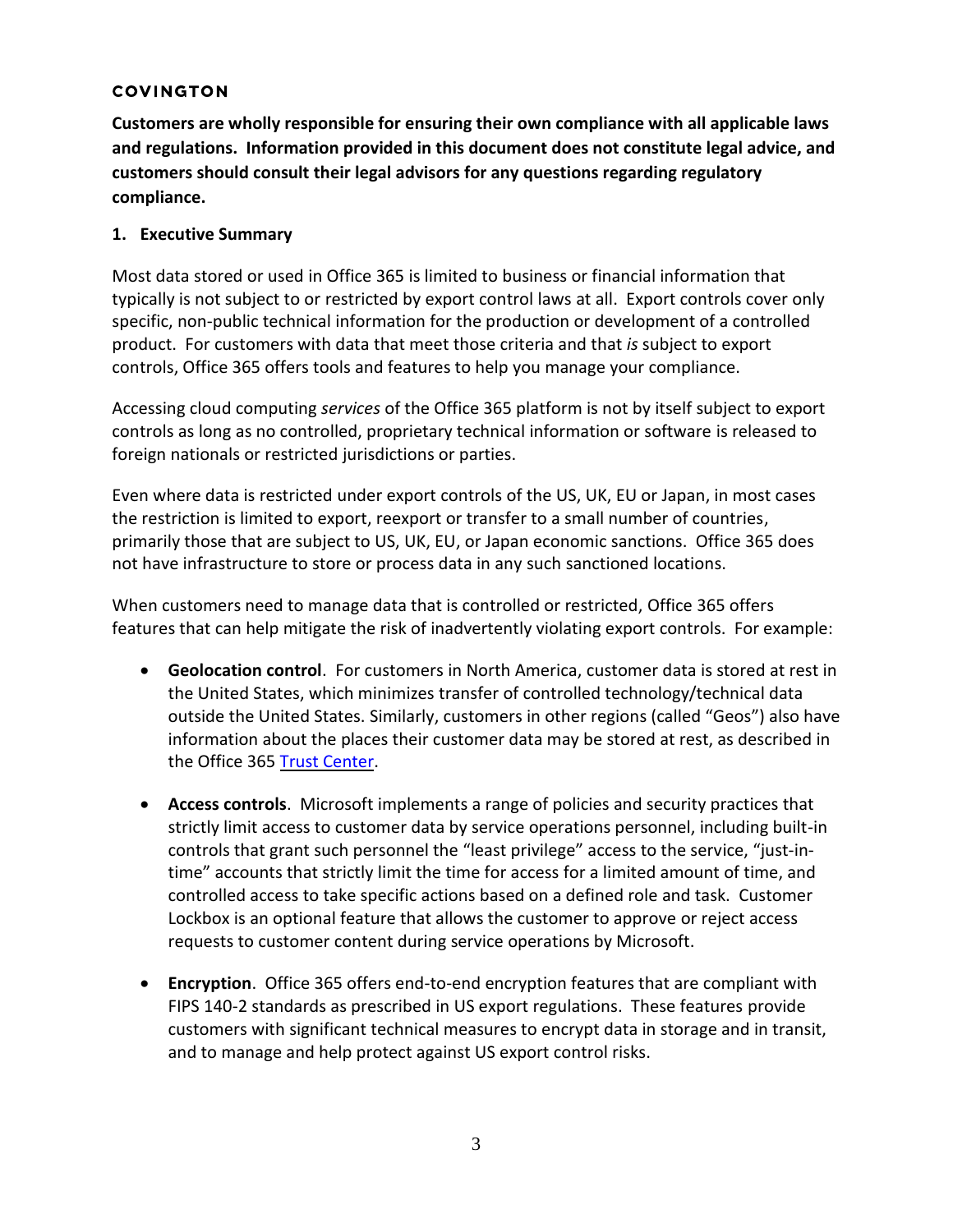- **Personnel Screening**. Microsoft carries out background checks on all US-based employees who have the potential to access customer data, including checks against export-related lists maintained by the Departments of Commerce, State and Treasury, as well as EU and UK prohibited party lists.
- **Designation of controlled data**. Data Loss Prevention ("DLP"), developed to help organizations protect sensitive information and prevent its inadvertent disclosure, may provide ways for some customers to limit export compliance risk. DLP tools allow customers to conduct searches using key words that may help identify controlled technical data, or tag documents or data when the customer (using its own independent process) has determined the document or data is subject to export controls. DLP tools can also be used to prevent transfer of the designated data, and/or notify individual customers of potential controls before any transfer.
- **Specialized solutions for highly sensitive data**. Microsoft offers specialized Office 365 solutions and delivery models, including the Office 365 GCC High offering, that are designed to support ITAR and other highly-controlled data categories.
- **Hybrid solutions**. Microsoft is ready and able to work with customers to develop a customized "hybrid solution" that uses a mix of servers and resources on the customer's own premises together with cloud-based resources and services.

These features and the ways they can help some customers mitigate export control risk are all described in more detail in the rest of this paper. However, it is important to recognize that the nature of the Internet and cloud-based services means these measures cannot eliminate the customers' risk entirely. Accordingly, Office 365 customers should consider the summary below and carefully monitor the export control requirements for any data that they place into the Office 365 cloud to ensure compliance with US, EU, UK and/or Japanese export controls.

# **2. Office 365 and the "cloud"**

Cloud computing brings together technology solutions in new ways to deliver new efficiencies. The National Institute of Standards and Technology (NIST) defines the key features of cloud computing as customer-directed, on-demand network access to a shared pool of configurable computing resources (including networks, servers, storage, applications, and services) that can be rapidly provisioned and released with minimal management effort or service provider interaction.

Cloud computing services can be offered in several different models: Microsoft Office 365 is an example of "software as a service (SaaS)" that allows the customer to use the provider's applications on cloud infrastructure. Other models for cloud services include "platform as a service (PaaS)," which allows the customer to deploy its own applications onto the provider's cloud infrastructure; and "infrastructure as a service (IaaS)," which allows the customer to deploy and run its own software environment, including both operating systems and applications, on the provider's cloud infrastructure.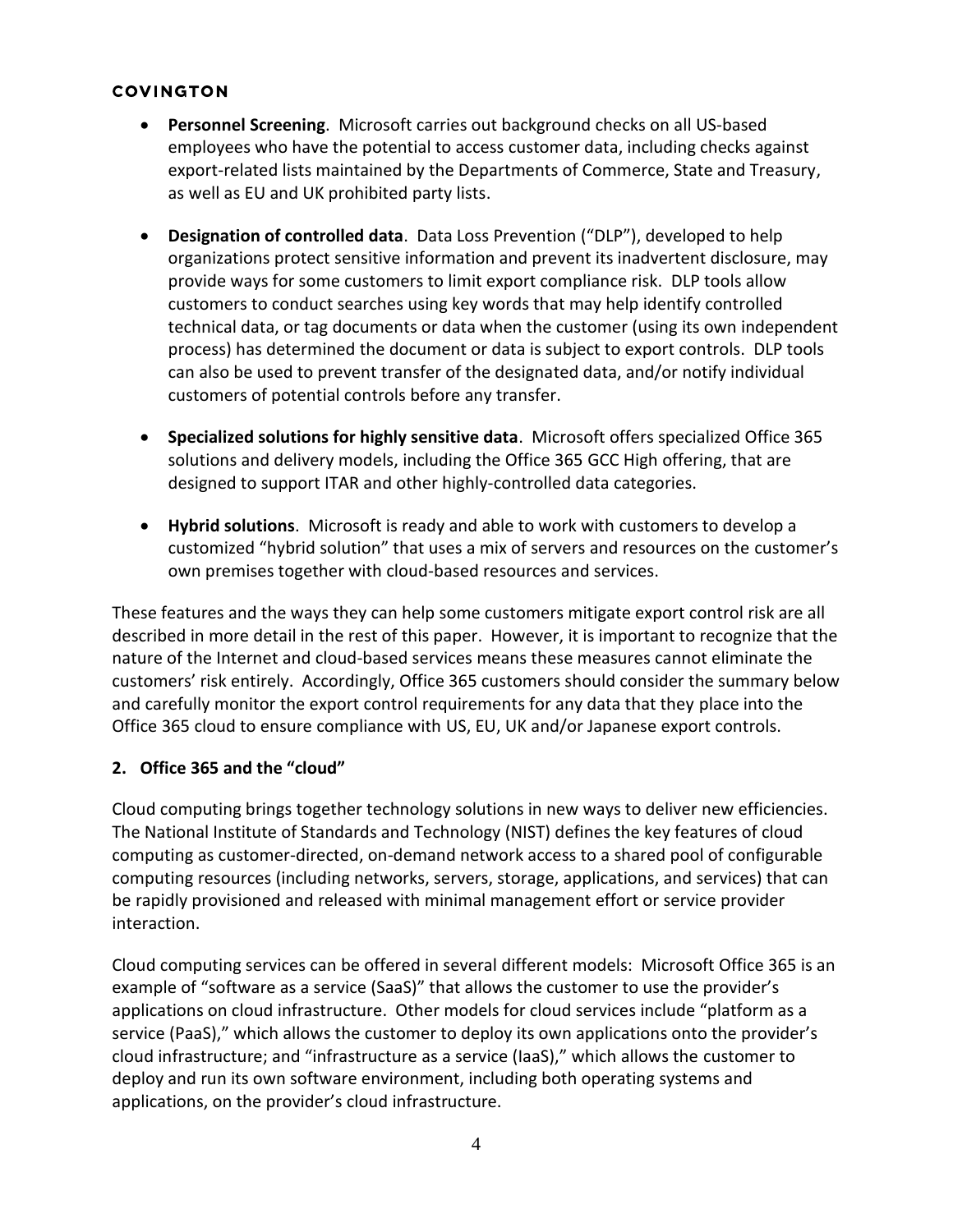Microsoft Office 365 is a cloud-based SaaS platform designed to help meet an organization's needs for robust security, reliability, and customer productivity with a range of software-as-aservice products. Technical descriptions, features and our compliance commitments for the products in the suite are available on Microsoft's website at [https://technet.microsoft.com/en](https://technet.microsoft.com/en-us/library/office-365-service-descriptions.aspx)[us/library/office-365-service-descriptions.aspx.](https://technet.microsoft.com/en-us/library/office-365-service-descriptions.aspx)

The Office 365 services are offered within specific regions, called "Geos." Information about the location of Office 365 cloud datacenters and data at rest locations is available from Microsoft at [http://o365datacentermap.azurewebsites.net/.](http://o365datacentermap.azurewebsites.net/)

By the nature of cloud computing and the Internet itself, customer data that Microsoft transfers or processes on customers' behalf may be transferred to, and stored and processed in, the United States or any other country in which Microsoft or its affiliates or subcontractors maintain facilities. *See* Microsoft Volume Licensing Online Services Terms June 2020).

Office 365 offers robust encryption options, including "end-to-end" encryption features, to allow customers to protect the security and integrity of their data, prevent unauthorized access, and provide additional options to manage and mitigate potential US and EU/UK export control risks, as described below.

Microsoft's Office 365 cloud infrastructure is administered, both in the United States and in other locations, by service operations personnel that include nationals of many countries. Because Microsoft's cloud infrastructure may be physically located in foreign countries, and may be operated, maintained, and administered by personnel of many nationalities, Office 365 customers should be mindful of the US, UK, EU and Japanese export controls and exceptions outlined in the following sections and their potential obligations to comply with those controls.

Office365 GCC High provides qualifying US customers with an alternative to help that customer manage its own compliance. Office365 GCC High is specifically tailored for US government agencies (including state and local agencies) and commercial companies sponsored to hold controlled, unclassified information. It is designed to address compliance requirements by ensuring that data is stored within the continental United States with compliant infrastructure, and that access to customer content is restricted to screened Microsoft personnel who are US citizens and have passed required background checks. The customer remains responsible to ensure any external party interaction remains compliant.

# **3. How do export controls apply to Office 365 customers?**

The export control laws and regulations that are described in greater detail in Section 4 below apply not only to traditional exports or transfers of commodities and hardware, but also transfers, including electronic or online uploads or downloads, of software and of defined "technology" or technical information. Transfers of software and especially of data that may include defined "technology" subject to export controls are all core features of cloud computing services.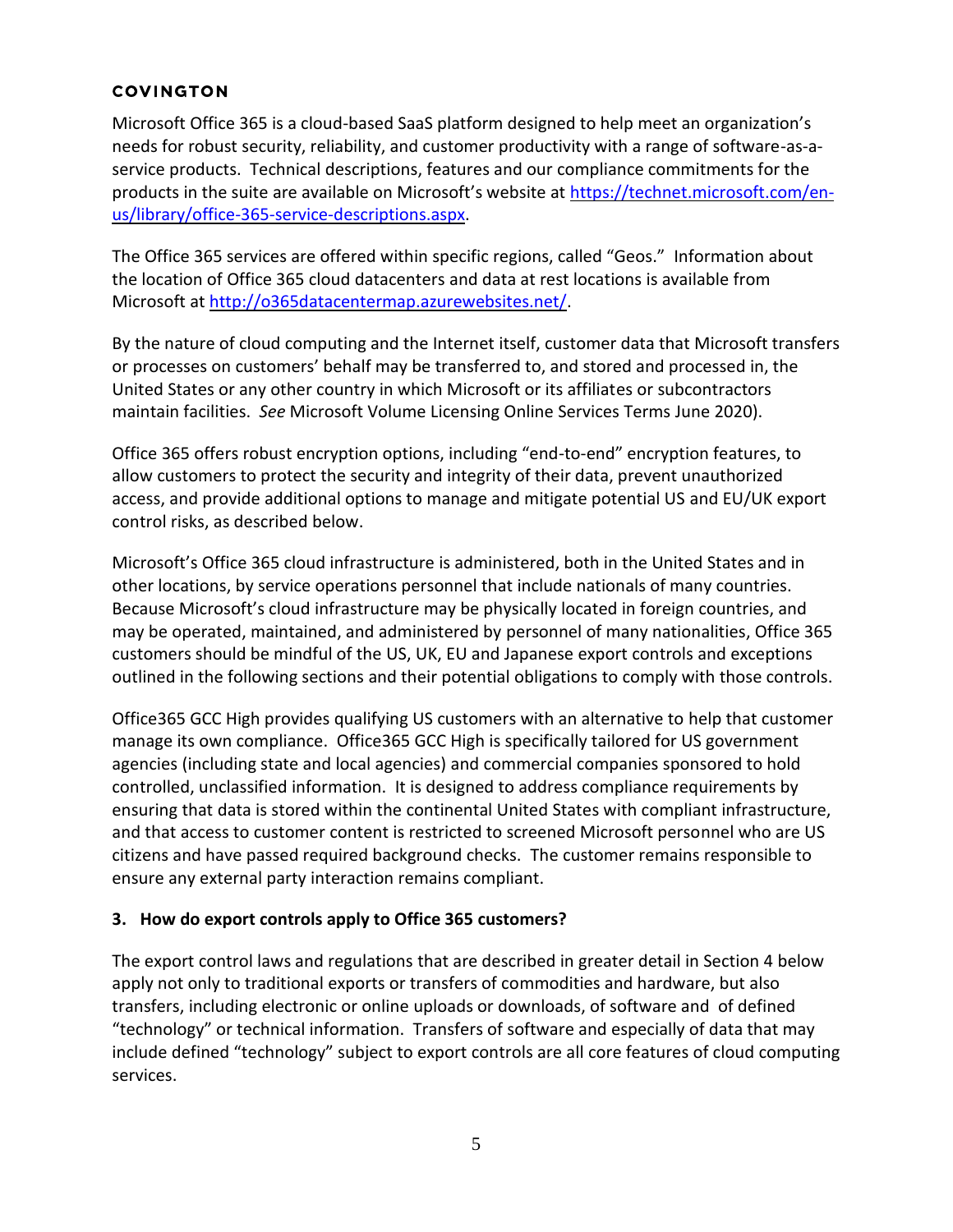US regulators have made clear that, when data or software is uploaded to the cloud, or transferred between user nodes, the customer, not the cloud provider, is the "exporter" who has responsibility to ensure that transfers and storage of, and access to, that data or software complies with applicable export regulations. Likewise, customers with more sensitive data or software subject to separate regulations for defense and military items also have responsibility to ensure compliance with those regulations. The EU, UK and Japan have not, to date, issued comprehensive guidance on this subject; however, informal guidance from UK and EU regulators suggests that the UK, EU and EU Member State export controls regimes should operate in a similar manner.

Because Microsoft's cloud infrastructure may be physically located in multiple countries, and may be operated, maintained, and administered by personnel of different nationalities in a range of locations, Office 365 customers should be mindful of the relevant export controls and exceptions outlined in Section 4 below and their potential obligations to comply with those controls — as well as the robust tools available to manage export control risks.

## **3.1. Potential sources for export control risks**

It is important to recognize that most types of customer data are not considered "technology" or "technical data" as defined in the dual use and military export control regulations of the US, EU, UK or Japan. Most business, financial and personal information stored and processed in the cloud has no relationship to design, development, production, manufacture or use (operation, installation, maintenance, repair, refurbishing, and overhaul) of a controlled product, and is simply not subject to export controls at all. Information that is publicly available is also not generally subject to export controls in any of these jurisdictions. Only specific, proprietary (non-public) technical information related to an export-controlled product or process is subject to controls.

For specific proprietary technical data or software that are subject to export control jurisdiction, there are two main ways in which customers' use of the Office 365 cloud may implicate export controls.

First, as discussed above, Microsoft operates datacenters for the Office 365 cloud products in numerous countries around the world, for speed of access, redundancy, and reliability. When Office 365 customers upload data to the Office 365 cloud, there is at least the potential (mitigated by the Geo framework noted above) that the data may be transferred to a server that is physically located in a country other than the country where the customer uploads the data from. The transfer of customer data to a cloud server may potentially constitute an export or reexport to the country in which the server is located. Likewise, the download of or access to customer data stored in a server by a user who is physically located outside the country where the server is located may also represent an export subject to export controls. Similarly, a "reexport" subject to export control restrictions may arise from transfers of controlled data to or from servers in more than one location.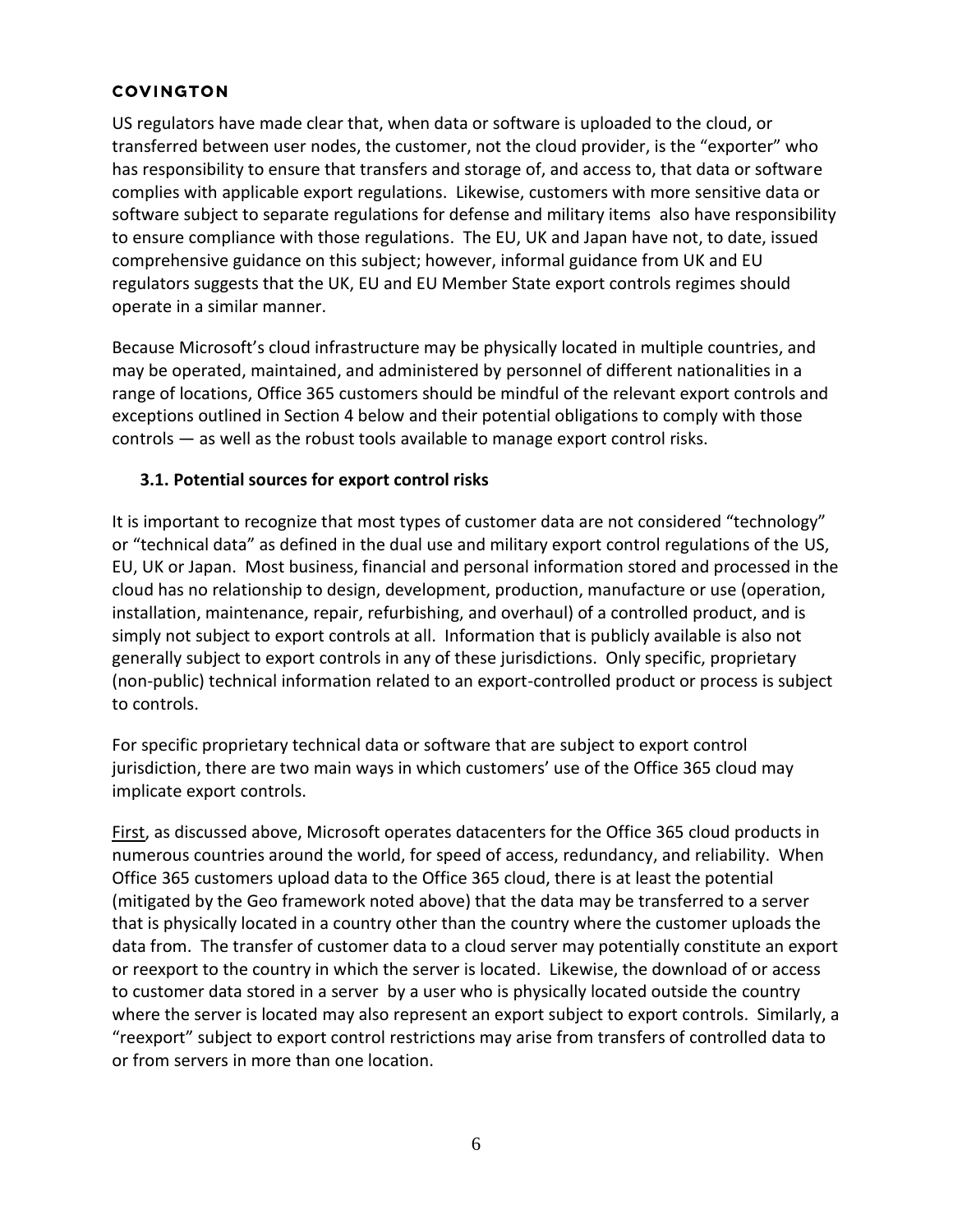Second, US export control regulations apply equally to release or disclosure of controlled technical data to a foreign national in the same way they would apply to the export of that technical data to that person's home country (called a "deemed export," as explained in Section 4.5 below). Access by service operations personnel who are foreign nationals to customer data on a cloud server could potentially lead to a "deemed export" or "deemed reexport" subject to these US export controls. Microsoft's datacenters and other Office 365 cloud infrastructure are administered by both US and non-US persons (except for Office365 GCC High as noted above). And given the multinational nature of the Office 365 service, the diverse workforce of employees, and the importance of "follow the sun" 24/7 technical support, Office 365 service operations personnel include nationals of many countries.

These risks may be particularly acute for technical data that is subject to ITAR controls, or to the EU Member State military export controls regulations; for example, the ITAR and similar EU military export controls generally impose stricter licensing and compliance requirements for most destinations and nationalities, with fewer safe harbors or other accommodations for the cloud.

Nevertheless, Office 365 includes features that can help mitigate and manage these potential export control risks, as described in the following section.

## **3.2. Office 365 features to manage potential export control risks**

The Office 365 cloud services are structured in ways that help to manage and significantly mitigate the potential risks that customers face under US, UK, EU and/or Japanese export controls.

**Ability to control data location**. For customers in North America, the Office 365 Geo framework means that customer data as described above is stored in the United States and minimizes transfer of controlled technology/technical data outside the United States. Similarly, customers in Europe and in other Geos also have information to know the places their data may be stored.<sup>2</sup> But as noted, given the nature of the Internet, when data is processed or in transit, there is no assurance that customer data will not be transferred to and processed in any location in which Microsoft or its affiliates or subcontractors maintain facilities.

**End-to-end encryption**. In addition, Office 365 offers end-to-end encryption features that can provide customers with significant technical measures to manage and help protect against export control risks, including by taking advantage of US rules described in Section 4.6 regarding "end-to-end encryption," and assessments of the EU/UK export controls framework that lead to an analysis similar to the US rules. Data integrity between the Office 365 security boundary and a customer's security boundary is assured by encryption, and customers have

 $^2$  https://products.office.com/en-us/where-is-your-data-located?geo+all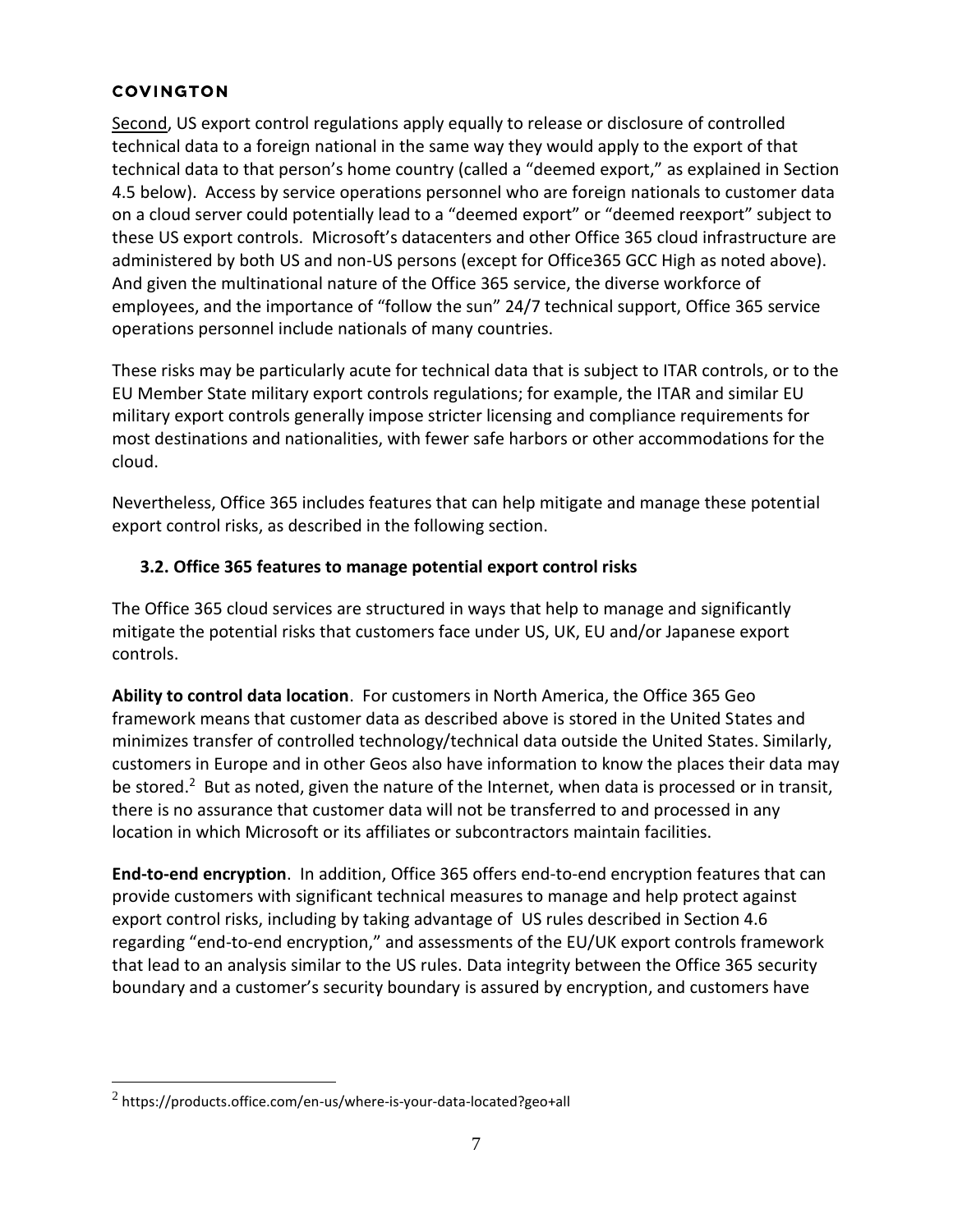options in Office 365 to configure forced TLS encryption.<sup>3</sup> All traffic between Office 365 data centers is encrypted.<sup>4</sup> Office 365 deploys BitLocker with AES 256-bit encryption on servers that hold all messaging data, including email and IM conversations, as well as content stored in SharePoint Online and OneDrive for Business.<sup>5</sup> Emails within a single organization deploying Office 365 are encrypted with TLS, and traffic between an Office 365 customer and a third party deploying Office 365 are likewise encrypted.<sup>6</sup> Office 365 enables several customer-managed options for encrypting traffic between an Office 365 user and third parties, including Office 365 Message Encryption (which may be used to encrypt messages to any external recipient's SMTP address), Information Rights Management / Azure RMS (which encrypts content and applies usage restrictions, often within a single organization), and S/MIME (which is peer-to-peer encryption which no one, even an administrator, can view).<sup>7</sup> Microsoft provides detailed information about cipher suites deployed in Office 365 encryption to support a customer's determination as exporter of whether the cryptographic measures are "equally or more effective" than Federal Information Processing Standards Publication 140-2 (FIPS 140-2).<sup>8</sup>

For some Office 365 services, customer can choose to employ [Bring Your Own Key](https://docs.microsoft.com/en-us/microsoft-365/compliance/customer-key-overview?view=o365-worldwide) (BYOK) and [Hold Your Own Key](https://docs.microsoft.com/en-us/azure/information-protection/configure-adrms-restrictions) (HYOK) options, using Azure Key Vault, in which Microsoft and its agents do not see or extract customer keys. A cloud-based key protects customer's documents and emails by using a private key for the organization that is managed by Microsoft (the default), or managed by you (the "bring your own key" or BYOK scenario). Accordingly, customers can use the keys to encrypt their own data stored and transferred in Office 365.

**Tools and protocols to prevent unauthorized deemed export/reexport**. The use of encryption also helps protect against a potential *deemed* export (or deemed reexport), because even if a non-US person has access to the encrypted data, nothing is actually revealed to non-US person who cannot read or understand the data while it is encrypted and thus there is no "release" of any controlled data. Again, this may not provide complete protection against inadvertent disclosure to the extent that the data does not remain encrypted at all times.

<sup>8</sup> See [https://technet.microsoft.com/en-us/library/dn569286.aspx.](https://technet.microsoft.com/en-us/library/dn569286.aspx) See als[o https://www.microsoft.com/en](https://www.microsoft.com/en-us/TrustCenter/Compliance/FIPS)[us/TrustCenter/Compliance/FIPS](https://www.microsoft.com/en-us/TrustCenter/Compliance/FIPS) and https://www.microsoft.com/en-us/TrustCenter/Compliance/FedRAMP.

<sup>3</sup> See [https://technet.microsoft.com/en-us/library/mt163898.aspx.](https://technet.microsoft.com/en-us/library/mt163898.aspx)

<sup>&</sup>lt;sup>4</sup> See<https://www.microsoft.com/en-us/TrustCenter/Security/Encryption> and [https://technet.microsoft.com/en](https://technet.microsoft.com/en-us/library/dn569286.aspx)[us/library/dn569286.aspx.](https://technet.microsoft.com/en-us/library/dn569286.aspx)

<sup>&</sup>lt;sup>5</sup> See <u>https://www.microsoft.com/en-us/TrustCenter/Security/Encryption</u>, https://technet.microsoft.com/enus/library/dn948533.aspx, and https://technet.microsoft.com/en-us/library/dn905447.aspx.

<sup>&</sup>lt;sup>6</sup> See [https://technet.microsoft.com/en-us/library/mt163898.aspx.](https://technet.microsoft.com/en-us/library/mt163898.aspx)

<sup>7</sup> See [https://technet.microsoft.com/en-us/library/dn948533.aspx.](https://technet.microsoft.com/en-us/library/dn948533.aspx)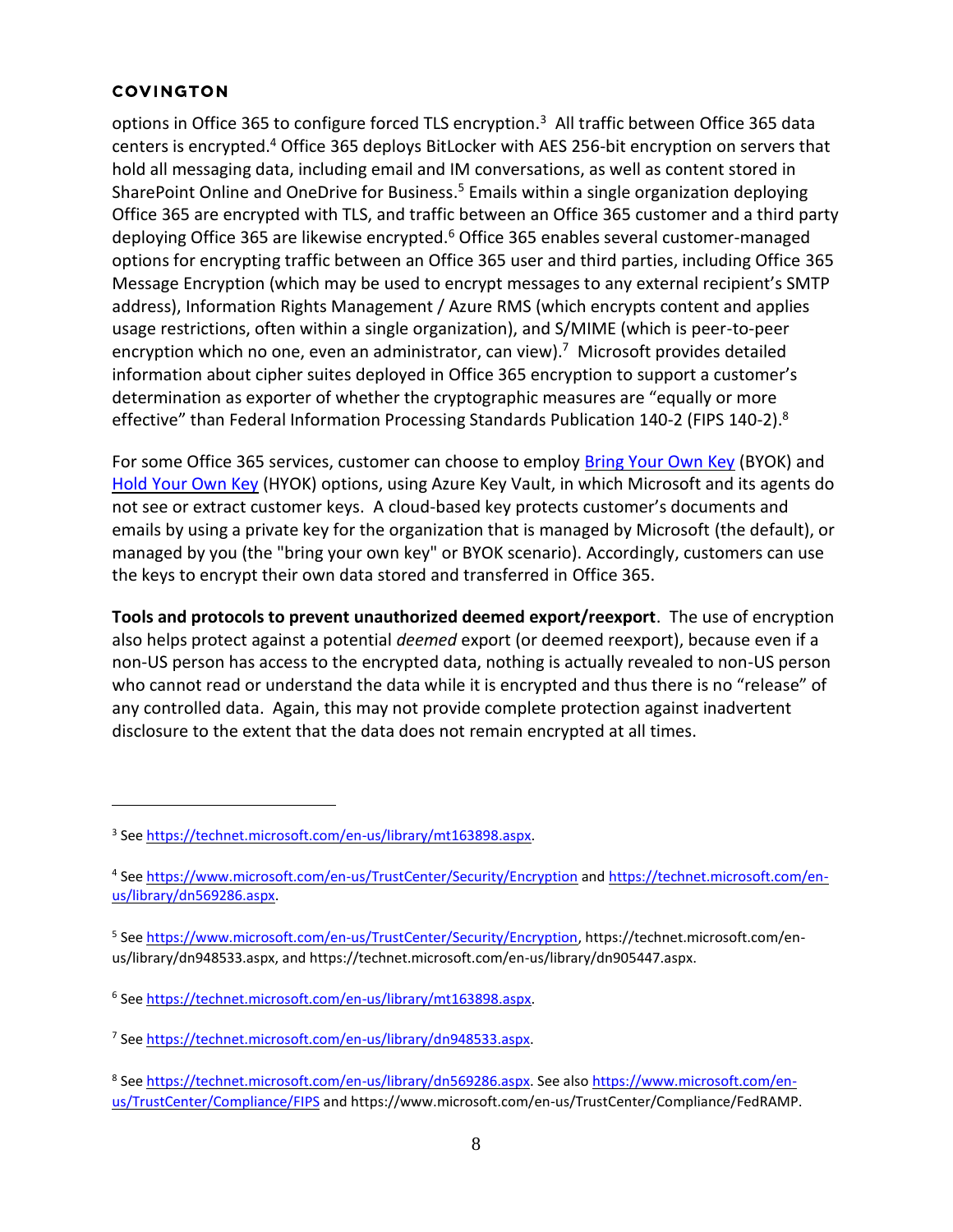Microsoft also implements a range of policies and security practices that strictly limit access by service operations personnel to customer data and thereby reduce—but not eliminate—Office 365 customers' potential risk under US and EU/UK export controls. No Microsoft personnel have standing access to Customer Data stored in the Office 365 services and all access is governed by strict access control policies. Core tenets of these access control policies are Role Based Access Control (RBAC) and Just-in-time Access Controls that grant system administrator personnel the "least privilege" access to the Office 365 service that is necessary to perform specific operations. Microsoft also implements a Lockbox process under which administrators must request access for elevated privileges; if approved, they are given just-in-time accounts with high entropy passwords, access for a limited amount of time, and access to take specific actions based on a defined role.

Additionally, Microsoft offers a feature called Customer Lockbox, which is included in the Office 365 Enterprise 5 ("E5") plan and can be purchased as a separate subscription with any other Office 365 Enterprise plan. Customer Lockbox gives customers enhanced control over access by Microsoft support engineers during service operations to customer content in Exchange Online mailboxes and SharePoint Online and OneDrive for Business sites and files. In the rare instances where a Microsoft support engineer requires access to such customer content to troubleshoot and fix an issue regarding those services, Customer Lockbox allows the customer to approve or reject the access request. If the customer approves, then the engineer is able to access such customer content. Each request has an expiration time, and once the issue is resolved, the request is closed and access is revoked.

These limitations that Microsoft places on access by service operations personnel to customer data have the practical effect of reducing Office 365 customers' potential risks under US and EU/UK export controls. And importantly, Customer Lockbox gives customers an opportunity to evaluate what data may be exposed before authorizing access by Microsoft service personnel. Customers should take note, however, that these policies are not likely to completely eliminate all the export control risks. Rather, these are tools that customers can use in combination with internal procedures to help ensure full compliance.

In addition, Data Loss Prevention ("DLP") tools included in some Office 365 plans may provide ways for some customers to limit export compliance risk. These DLP tools were developed to support compliance with privacy and other regulations and to help organizations protect sensitive information from inadvertent disclosure. Where available, DLP tools allow customers to conduct searches using key words that may help identify potentially controlled technical information. Other tools allow customers to tag documents or data, as part of the document properties associated with the document in various Office 365 products, when the customer has determined the document or data is subject to export controls. That does require the customer organization to have a process, as discussed in the next section, to identify and classify controlled technical information.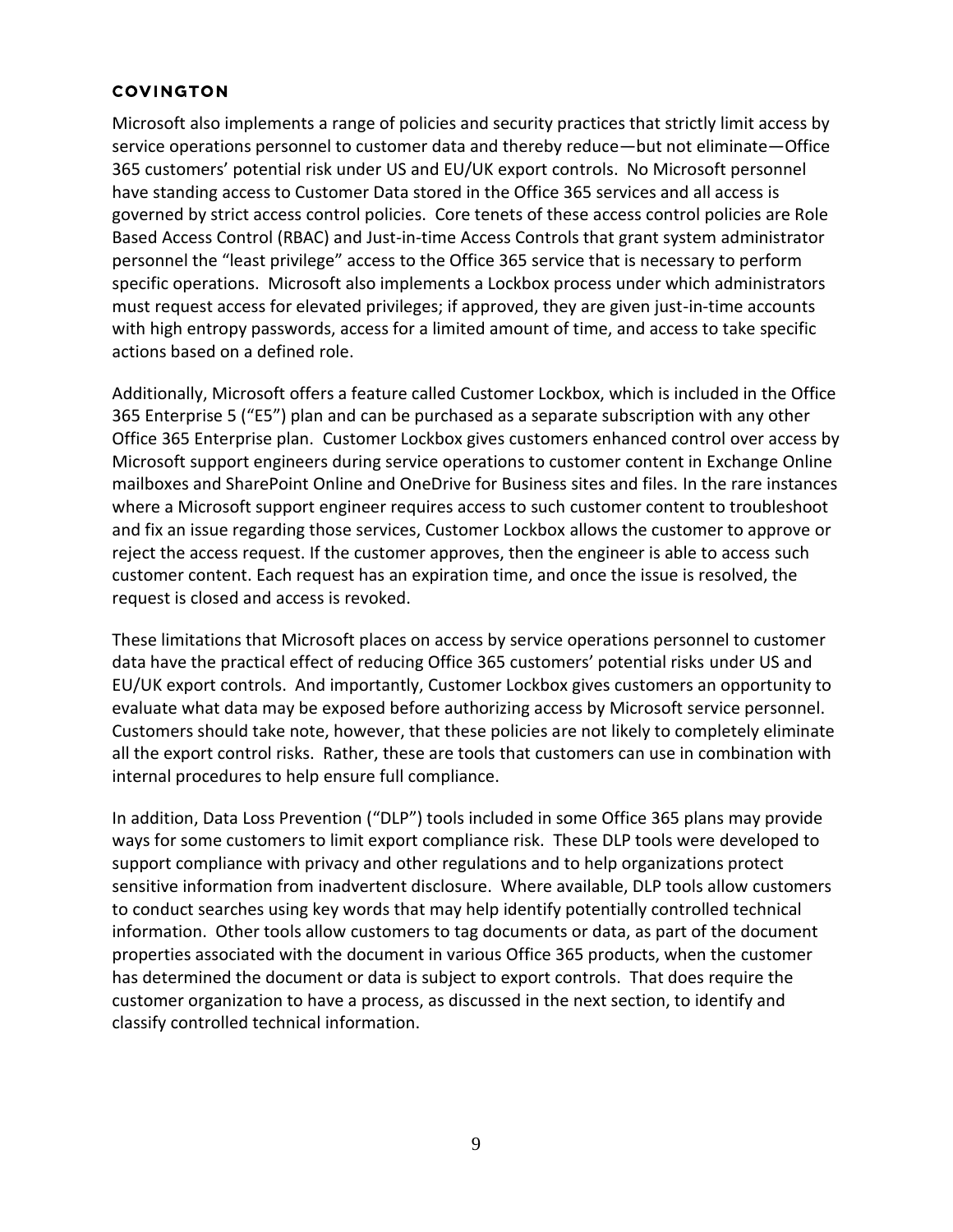DLP policies, notifications and policy tips can be customized to notify individual users that a document or data set is potentially controlled for export before it is transferred by email, upload or download; or can be set to prevent transfer without specific authorization.

**Office365 GCC High**. Qualifying provides qualifying US customers (including in some cases the US affiliates of non-US companies), sponsored to hold controlled, unclassified information, with assurance that sensitive export-controlled content, including defense- and military-related technical data, is stored within the continental United States with compliant infrastructure, and that access to the organization's data and other content is restricted to screened Microsoft personnel who are US citizens and have passed required background checks.

**Hybrid cloud**. Finally, Microsoft is ready and able to work with customers interested in a customized "hybrid solution" that uses a mix of cloud-based services and resources together with resources that are based on the customers' own premises or on a partner cloud provider's premises. Many customers may find that such hybrid solutions address the export control concerns and potential risks.

## **4. What are export controls?**

The primary US export controls with the broadest application are the Export Administration Regulations ("**EAR"**), administered by the US Department of Commerce. The EU and UK maintain a similar export regime, which his reflected in the EU Dual Use Regulation and national laws that implement the EU Dual Use Regulation in the various EU Member States and the UK (the latter through transitional legislation implemented in connection with the UK's departure from the EU). Japan also maintains a similar export regime, which is reflected in the Foreign Exchange and Foreign Trade Act, and the relevant orders or regulations made on authority of that Act.

The United States, United Kingdom, and the Member States of the EU also have separate and more specialized export control regulations that govern the most sensitive items and technology. For example, the International Traffic in Arms Regulations ("**ITAR"**), administered by US Department of State, apply to many military, defense and intelligence items and related technical data. Similarly, the UK and EU Member States implement national military export controls regimes that are more restrictive in certain respects than the Dual Use Regulation, and control a range of sensitive military items, including technology and technical data. In Japan, military items are also subject to specific controls under provisions in the Foreign Exchange and Foreign Trade Act, and related orders or regulations.

These export controls laws derive in part from international export controls arrangements (such as the Wassenaar Arrangement, for example) that seek to harmonize the export controls rules of participating countries; hence, some of the key controls and concepts in the US, UK, EU and Japanese export controls arrangements are similar to one another.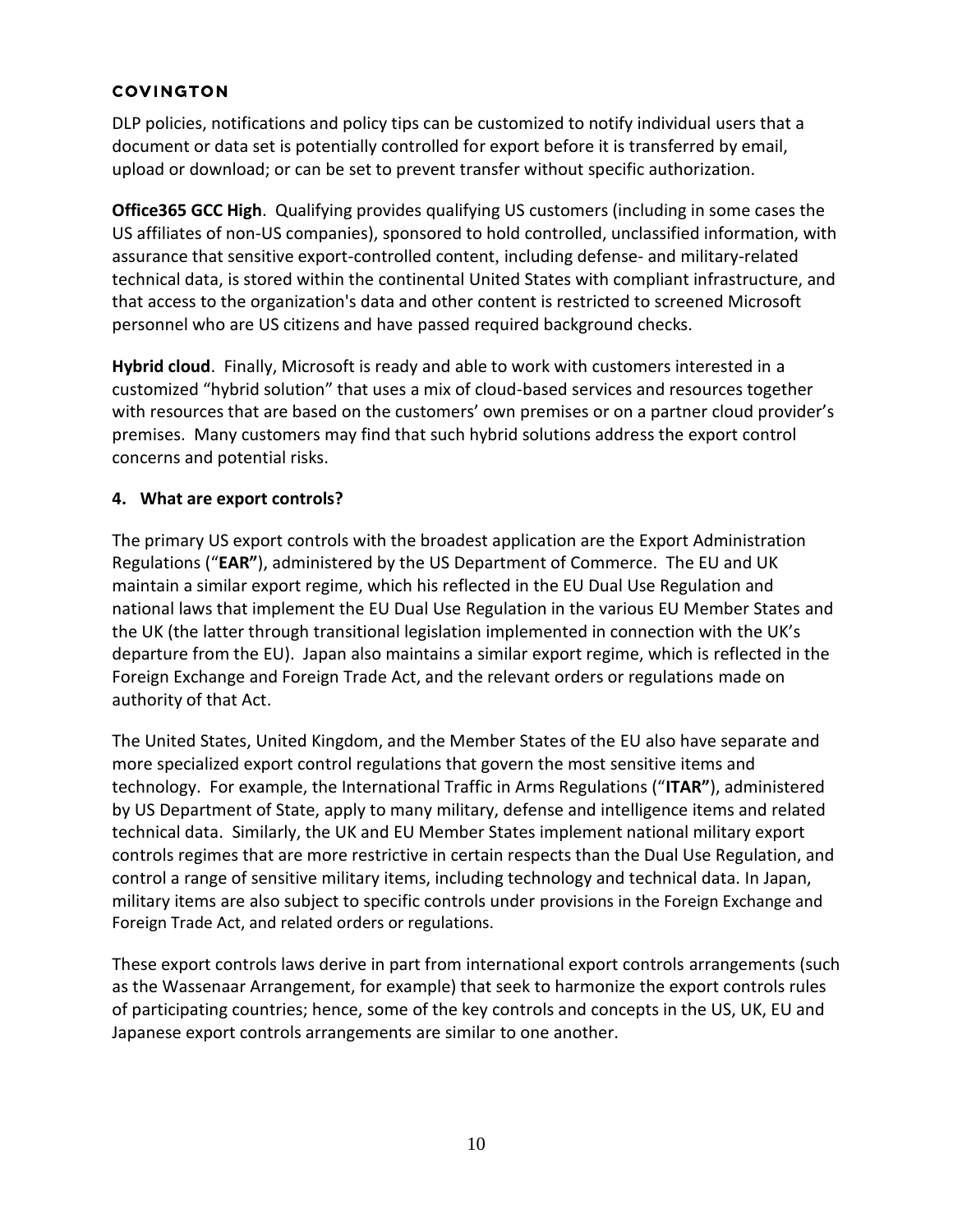Key features of the US, UK, EU and Japan dual-use and military export controls regulations are summarized below; but note that other US, EU, and UK regulations impose export controls focused on specific industries, including nuclear energy.

# **4.1. The US Export Administration Regulations ("EAR"), EU Dual Use Regulation, and Japanese Regulation**

The EAR, administered by the US Department of Commerce, impose controls on the export and reexport of most commercial goods, software and technology, including so-called "dual-use" items that can be used both for commercial and military purposes as well as certain defense items. The EAR broadly govern exports from the United States; reexports or retransfers of USorigin items and certain foreign-origin items with more than a *de minimis* portion of US-origin content; and transfers or disclosures to persons from other countries.

In the EU and UK, the Dual Use Regulation imposes controls on the export of dual-use goods, software, and technology, which are in many respects similar to the EAR (the EU/UK and US regimes derive from a number of international treaties and arrangements that the EU, UK, and US, as well as Japan, are all parties to). The Dual Use Regulation is narrower, however, in certain respects than the EAR — for instance, the Dual Use Regulation does not impose restrictions on the in-country transfer of technical data merely on the basis that the recipient is a national of another country, and the Dual Use Regulation imposes controls on reexports or retransfers from outside of the EU/UK only in limited circumstances (such as, in particular, if the original exports from the EU/UK were made under licensing conditions that restricted the onward transfer of those items absent further approval from the relevant national licensing authority).

In Japan, consistent with multinational agreements, dual-use goods and technologies (including software) are also subject to essentially the same export controls as those of the US and EU. In Japan, transfers of controlled technology to "non-residents" (including a Japanese person who has established residency in a foreign country, as well as a non-Japanese person who resides in a foreign country and a non-Japanese entity in a foreign country) are subject to export controls even if the transfer takes place within Japan.

# **4.2. The US International Traffic in Arms Regulations ("ITAR") and Military Controls of the EU, UK and Japan**

The ITAR, administered by US Department of State, impose controls on the export, temporary import, reexport and transfer of most military, defense and intelligence items (also known as "defense articles"). "Defense articles," including related software and technical data, that are subject to ITAR controls are defined as any item, software or technical data that are specifically designated or described on the US Munitions List ("USML"), or that provide "equivalent performance capabilities." The USML is intended to cover only items, software or technical data that provide "a critical military or intelligence advantage" that warrants ITAR control.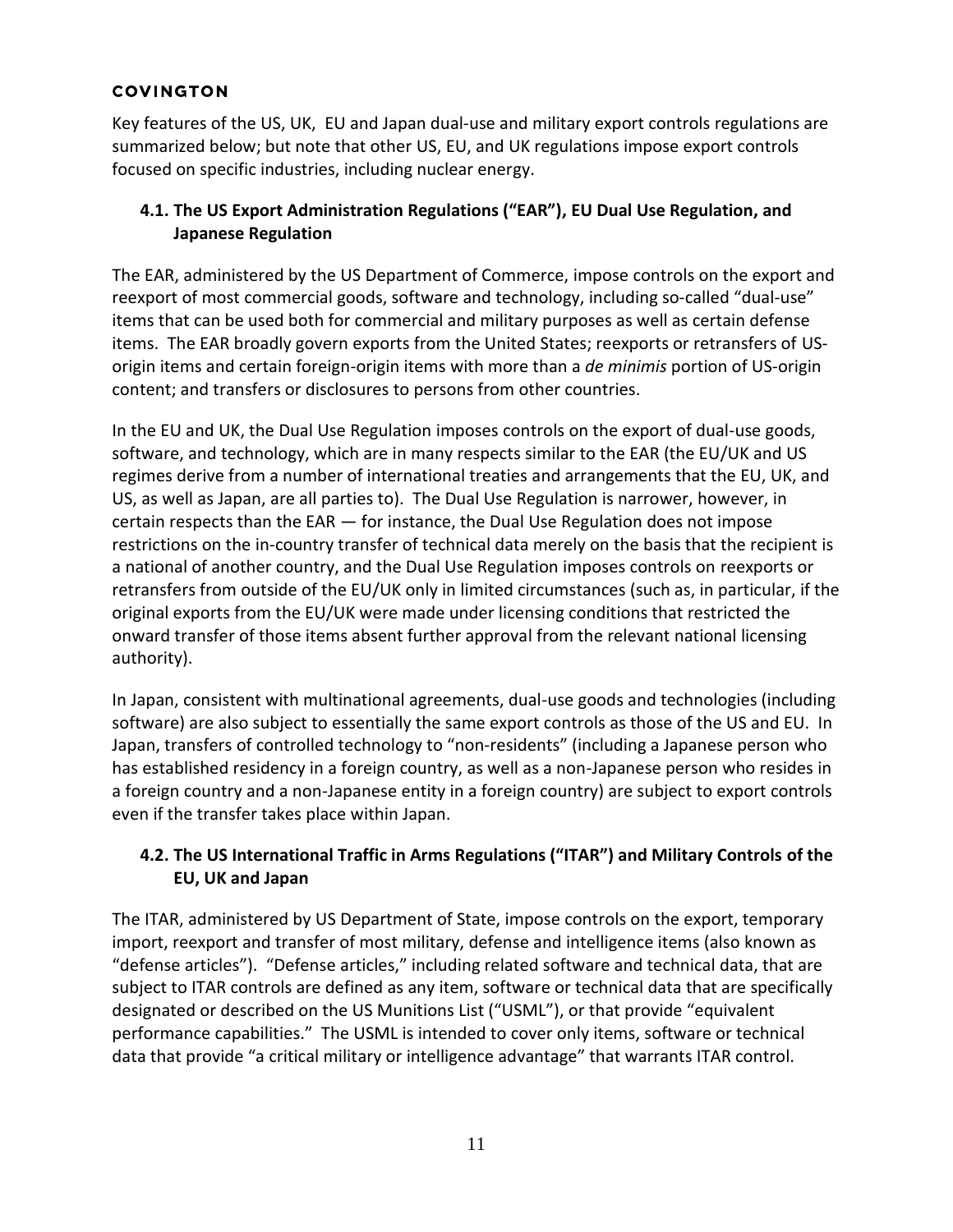Like the EAR, the ITAR control not only exports of such items and technical data from the United States, but also reexports and retransfers in foreign countries. Even defense articles, including technical data, made or developed outside the United States may be subject to the ITAR if they contain any amount of ITAR-controlled US-origin content; unlike the EAR, ITAR jurisdiction has no *de minimis* limits.

In the EU, there is no single, EU-wide military export controls regime. Hence, military exports controls operate largely as a function of the national laws of the UK and each EU Member State, although the EU Member States generally adopt similar approaches to the regulation of military exports, as does the UK. Similar to the ITAR, the UK and EU military export controls regulations focus on goods, software, and technology that are either specifically listed as military items in the EU Member State military lists (which are included as annexes to the regulations), or are otherwise specially designed or configured for a military end use. As with the EU Dual Use Regulation, the EU Member State and UK military export regulations control reexports or retransfers from outside of the EU/UK only in limited circumstances.

In Japan, military items are also subject to specific controls under provisions in the Foreign Exchange and Foreign Trade Act, and related orders or regulations.

# **4.3. "Technology" / "technical data" subject to export controls**

In ordinary usage, "technology" may refer to hardware and software that provide technical solutions. But the EAR and EU Dual Use Regulation define the term "technology" to mean "information" only, distinct from hardware and software. More specifically, the EAR and EU Dual Use Regulation define "technology" subject to export controls as "[i]nformation necessary for the 'development,' 'production,' or 'use' of a product."<sup>9</sup> "Technology" may take the form of "technical data" in a variety of forms, including blueprints, plans, diagrams, models, formulas, tables, manuals and instructions. Japan defines technology in similar terms; and in addition, "technology" subject to Japanese export control may also take the form of technical support, including technical support includes technical guidance, skills training, consulting services. Generally speaking, information that is publicly available is generally not subject to export controls in any of these jurisdictions.

Likewise, defense articles that are subject to US ITAR controls include "technical data" recorded or stored in any medium. The ITAR define controlled "technical data" as "information . . . required for the design, development, production, manufacture, assembly, operation, repair, testing, maintenance or modification" of defense articles, as well as classified information; information covered by an invention secrecy order; and software "directly related" to defense

 $^9$  As a general matter, US regulators have advised that technical information that is only for "operation" of any item is not considered "use" technology for purposes of the EAR unless it also provides information concerning its installation, maintenance, repair, overhaul and refurbishing. In certain narrow circumstances, however, where specified in a particular ECCN and/or where the information may be released to a restricted party on the EAR Entity List, "technology" may include information that is limited to only some, but not all, of those "use" activities (i.e., operation, installation, maintenance, repair, overhaul or refurbishing a product).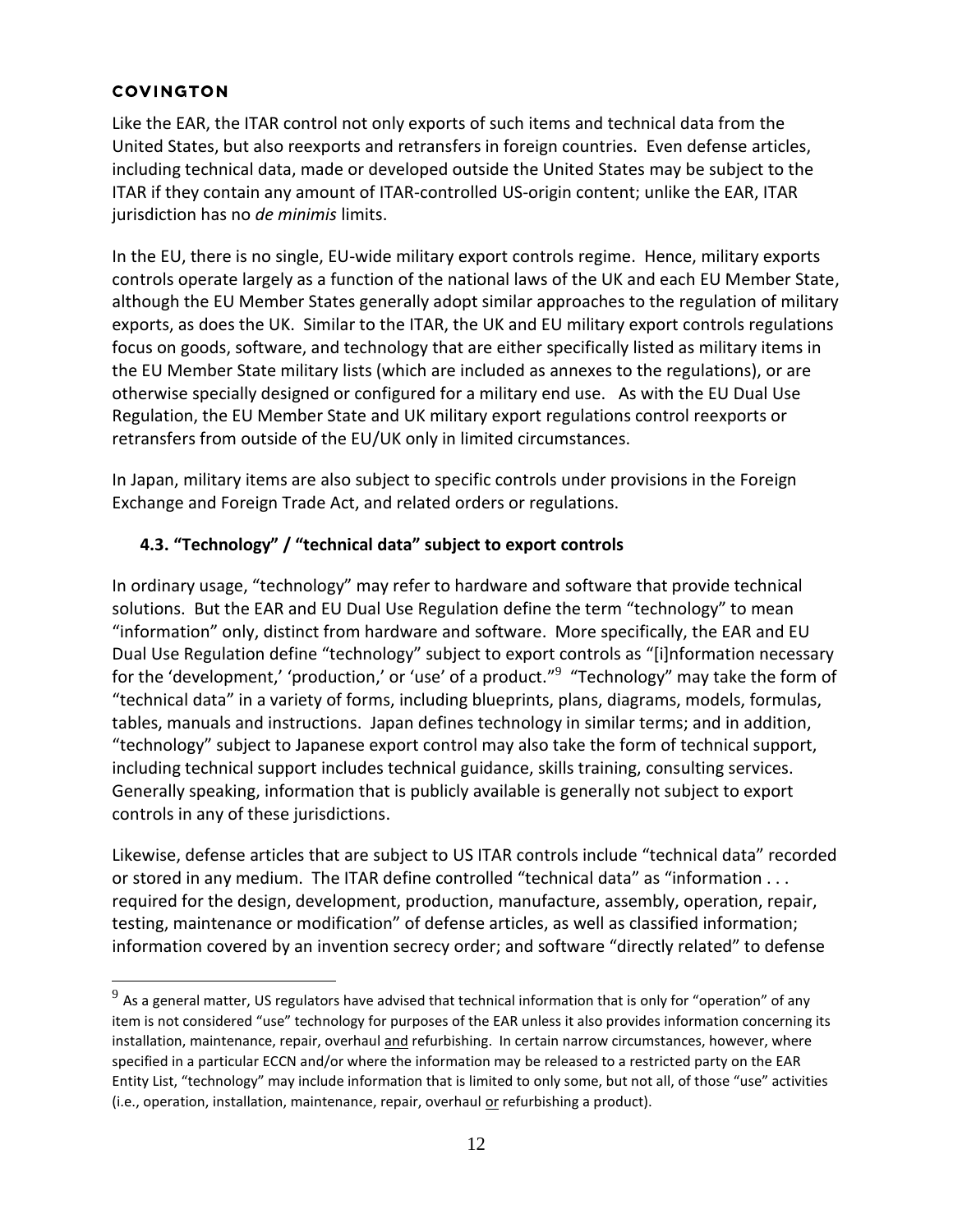articles. Again, similar standards exist in the UK and EU military export controls regulations. Japan does not have separate export control regulations that govern sensitive military items but such items are subject to specific export control regulations under the Foreign Exchange and Foreign Trade Act.

# **4.4. "Export" and "reexport" / "retransfer"**

Under US and EU/UK export controls, an "export" includes the actual shipment or transmission of controlled items to another country (although it should be noted that under the EU Dual Use Regulation, exports of most dual-use items are not considered as regulated "exports" when they are made strictly within the EU to other EU Member States). However, exports are not limited to the traditional transportation of physical objects across national boundaries. "Exports" subject to US and EU/UK export controls also include transfers, uploads or downloads of technology/technical data to foreign countries, and transfers, releases or disclosures of technology/technical data or source code to persons or locations in foreign countries.

Similarly, a "reexport" or "retransfer" subject to US export controls includes the actual shipment or transmission of US items, software or technology from one non-US country to another non-US country, or in some cases the transfer of items to an unauthorized end-use or end-user. As noted above, the EU and UK export controls regimes do not impose similarly broad reexport or retransfer controls, although in some cases such controls can effectively be imposed at the time items are exported from the UK or EU, as conditions to the initial export licenses. Japan does not generally regulate reexport or retransfer.

The US Commerce Department has confirmed in more than one advisory opinion that merely accessing cloud computing platforms or services for computational capacity is not by itself an "export" or "reexport" that is subject to the EAR. No "export" or "reexport" can occur without some transfer or release of controlled software or controlled technology/technical data. While the EU and UK authorities have not issued similar guidance, many exporters interpret the EU and UK regimes in a manner consistent with the US guidance.

# **4.5. "Deemed" exports / reexports**

The EAR and ITAR also control "deemed" exports and reexports. A deemed export is the release, transfer or disclosure (including oral and visual disclosures) of technology/technical data or source code to a foreign national in the United States. A deemed reexport is a release, transfer or disclosure of US-origin technology/technical data or source code in one foreign country to a national of a different foreign country. Such a deemed export or reexport generally is subject to the same requirements as an export made to the home country or countries of the foreign national.

A "foreign person" or "foreign national" for this purpose is any person or entity that is not a "US person," defined as (1) an individual who is a US citizen, US permanent resident (*i.e.*, green-card holder), or protected individual under the Immigration and Naturalization Act; (2) a corporation, business association, partnership, society, trust, or any other entity, organization,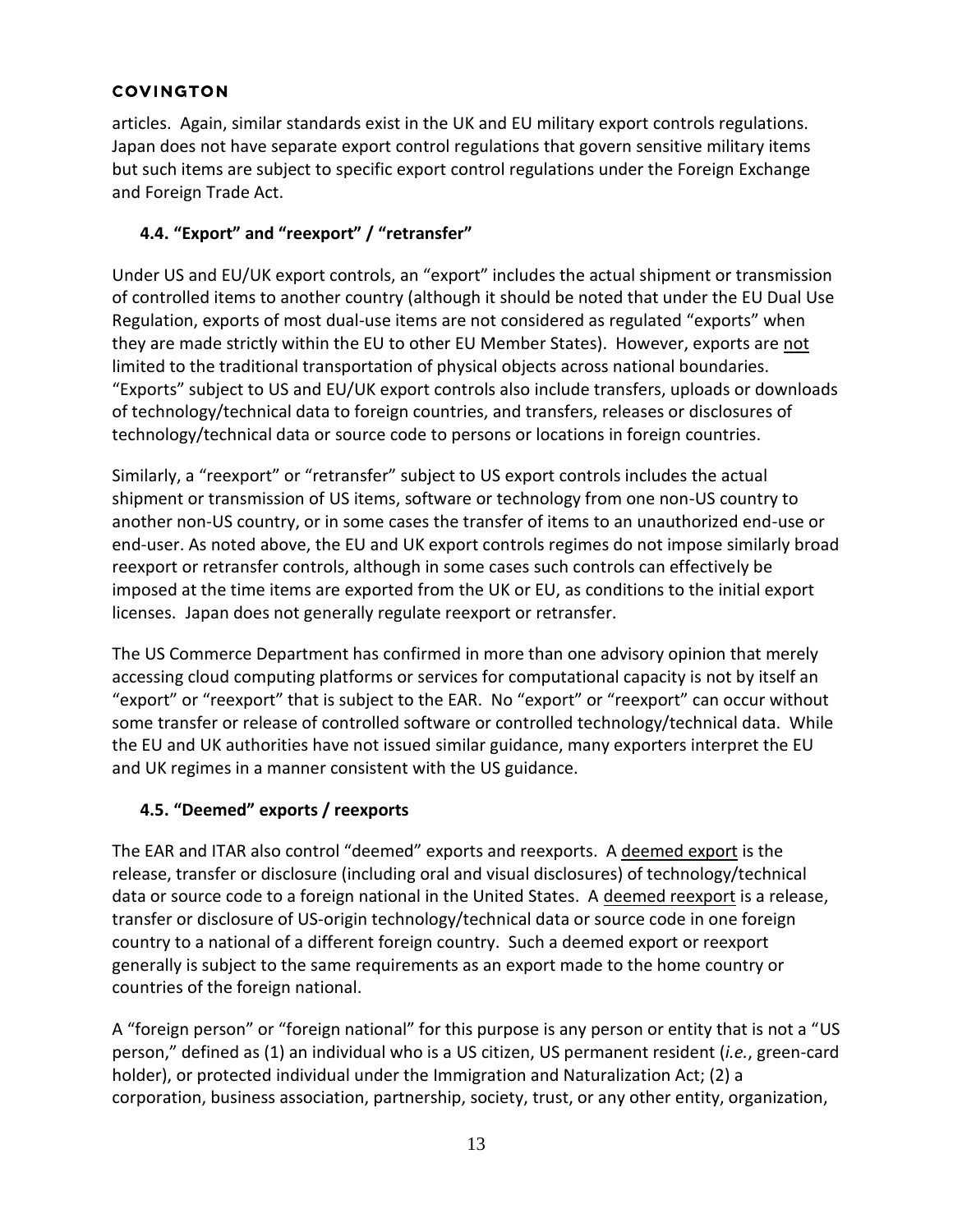or group that is incorporated under US law; or (3) any federal, state, or local governmental entity in the United States. All other persons are "foreign persons." Importantly, a foreign national working for a US company remains subject to US export controls for potential "deemed exports" even if the foreign national is located and legally employed in the United States under a visa.

The EAR and ITAR generally apply similar principles for deemed exports and reexports, but there are also certain differences. For example, a deemed export of EAR-controlled data or source code is deemed to be made to the foreign person's most recent country of citizenship or permanent residency. The ITAR apply a broader standard than the EAR as to what foreign "nationality" counts for purposed of deemed exports and reexports, however: A release of ITAR-controlled data or software is deemed to be an export or reexport to all countries in which the foreign person has held or holds citizenship or holds permanent residency, not just the most recent.

The "release" of technology or software can occur through visual inspection or electronic exchanges of information in the United States or abroad. The inspection must actually reveal controlled technology or source code to a foreign person. Accordingly, the Commerce Department has confirmed that mere ability to access data without actual access, or actual access with limited exposure that is not sustained or complete enough to reveal the controlled technology or source code, would likely not constitute a "release" that results in a deemed export or reexport. Moreover, the State Department has likewise confirmed that "theoretical or potential access to technical data is not a 'release,'" and that a release occurs only "if a foreign person does actually access technical data." In that case, "the person who provided the access is an exporter" of the technical data for purposes of the ITAR.

The UK, EU and EU Member States do not impose "deemed" export or reexport controls. EU, UK or EU Member State licensing would not be required for transfers of restricted items within a given country, merely on the basis of the nationality of the recipient. However, EU/UK parties could potentially face liability if they were to share restricted items within a country with the knowledge that the recipient (irrespective of their nationality) intended to remove those items from the country in question without necessary export licensing.

Japan by contrast does control certain "deemed" exports (but not deemed reexports). Transfers to "non-residents" (including a Japanese person who has established residency in a foreign country, as well as a non-Japanese person who resides in a foreign country and a non-Japanese entity in a foreign country) are subject to export controls even if within Japan. But unlike the EAR, under Japanese export controls foreign nationals employed by a Japanese entity in Japan are not generally subject to these deemed export license requirements.

# **4.6. EAR and ITAR Safe Harbors for "End-to-End Encryption"**

The EAR and the ITAR each provide safe harbors for data that is encrypted "end-to-end," and the Commerce Department has advised that the EAR rule is intended to have "a major positive effect on the management and use of many cloud services," and says that it "is consistent with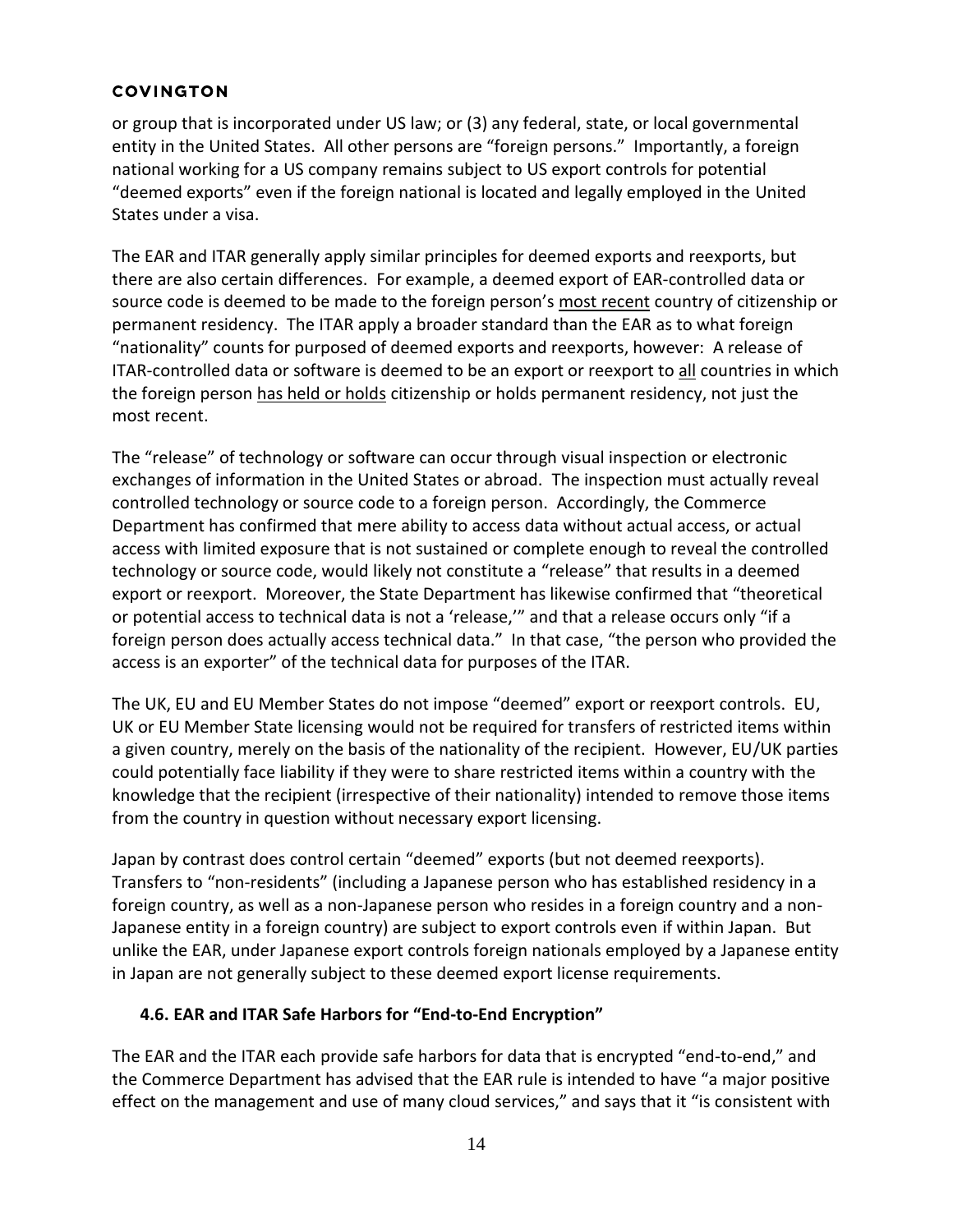the common practices in both the government and industry, [and] allows for desired or necessary services to be performed within security boundaries." The EAR and ITAR rules generally use the same language with parallel scope and effect; but there are certain differences in the EAR and ITAR safe harbor rules that may be significant for the use of cloudbased services.

**Scope of safe harbo**r. Both the EAR and the ITAR provide that "[s]ending, taking, or storing" controlled EAR technology or software, or ITAR technical data, will not be considered an export, reexport or transfer that is subject to EAR regulation *provided that* it meets certain criteria: the technology or software must be (i) limited to information or software that is unclassified (i.e., not a government secret); (ii) secured using "end-to-end encryption" that meets NIST or equivalent standards with at least 128-bit encryption; and (iii) not "intentionally" stored in any one of 25 designated countries.<sup>10</sup> On this last requirement, the EAR and ITAR expressly provide that data "in-transit via the Internet" is not treated as "stored" for purposes of the rule. Thus, for example, encrypted files containing controlled technology temporarily cached on a server outside the approved list of countries while transiting the Internet could still be eligible for this safe harbor.

**End-to-end encryption**. "End-to-end encryption" means that the data must not be unencrypted (i.e., in clear text) at any point between the originator's "in-country security boundary" and the recipient's "in-country security boundary," and the means of decryption must not be provided to any third-party. The local network within the security boundary – the area in which decrypted/plaintext data can be processed – must be limited to a single country, and may not allow unencrypted data to cross national boundaries. As explained in the preamble to the BIS rule: "A consequence of this requirement is that data eligible for the carveout must by definition be encrypted before crossing any national boundary and must remain encrypted at all times while being transmitted from one security boundary to another. This principle applies to transmissions within a cloud service infrastructure, where a transmission from one node or cloud infrastructure element to another could qualify for the carve-out provided that it was appropriately encrypted before any data crossed a national border."

For purposes of this end-to-end encryption definition, the originator and recipient can be the same entity. Alternatively, when a customer's encrypted data is uploaded to the cloud, the customer may be the originator while the cloud provider is the recipient (for purposes of this end-to-end encryption rule); when that customer downloads encrypted data from the cloud to its local "security boundary," the cloud provider may be the originator (for purposes of this rule) and the customer is the recipient. In other words, the EAR rule's requirement that "no

<sup>&</sup>lt;sup>10</sup> The 25 designated countries are currently Russia plus all the countries designated in EAR "Group D:5" and ITAR § 126.1, which are Afghanistan, Belarus, Burma (Myanmar), Central African Republic, China, Congo, Cote d'Ivoire, Cuba, Cyprus, Eritrea, Haiti, Iran, Iraq, Lebanon, Liberia, Libya, North Korea, Somalia, Sri Lanka, Sudan, Syria, Venezuela, Vietnam and Zimbabwe. Notably, although for many years Hong Kong has been treated for purposes of the EAR as a separate destination from Mainland China, U.S. authorities announced on June 29, 2020 that "We can no longer distinguish between the export of controlled items to Hong Kong or to mainland China…" and the situation remains fluid.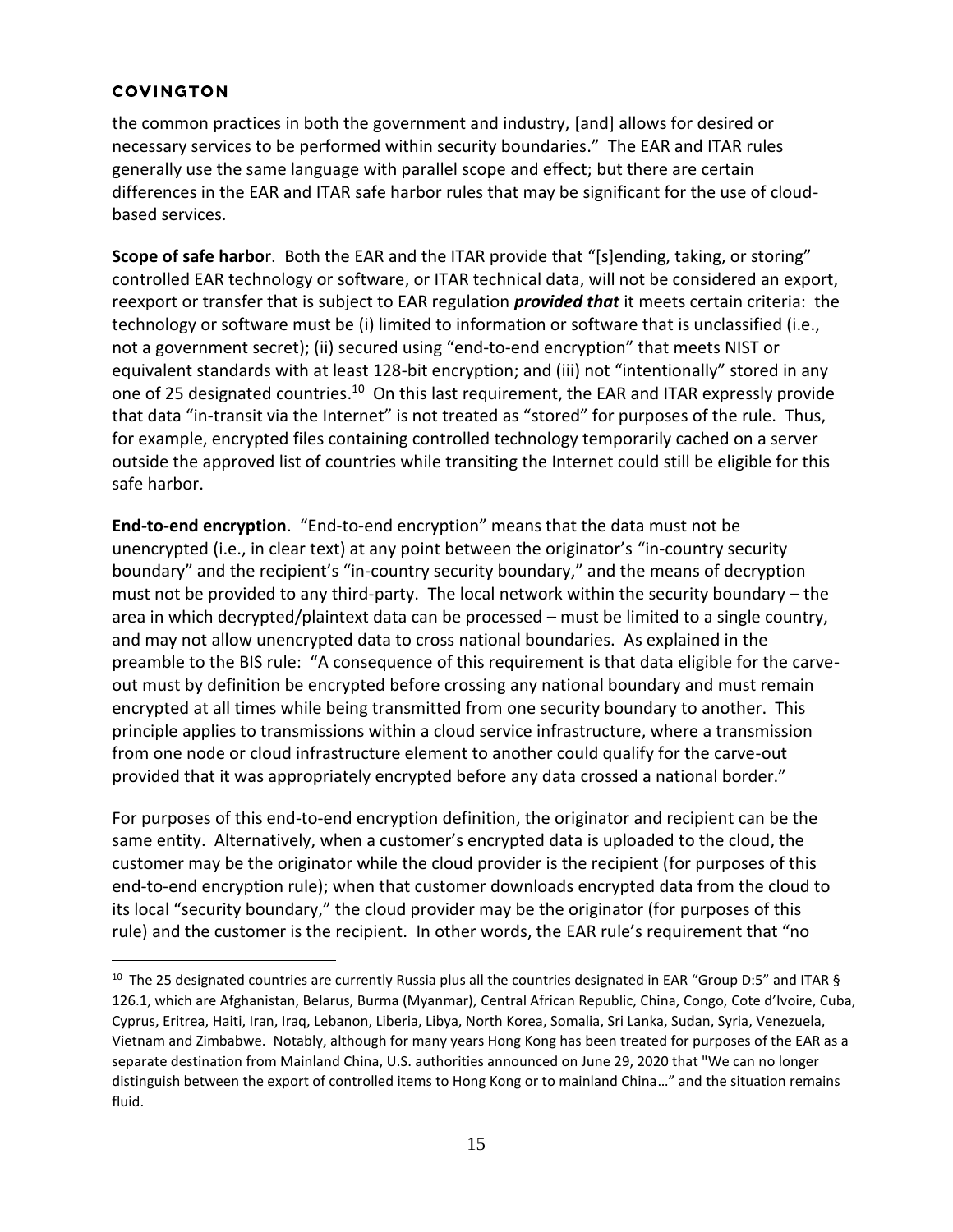third party" have the means of decryption is met as long as the means to decrypt are limited to the cloud customer and the cloud provider. Importantly, however, the ITAR rules also explicitly add that the intended recipient must be authorized to receive the ITAR technical data.

**Office 365**. Office 365 can be configured to meet the requirement of US export control regulations that the means of decryption is not provided to any third-party, because the decryption keys or other means of decryption can be limited only to two parties – the customer and Microsoft as Office 365 cloud provider – to comply with the "end-to-end encryption" safe harbor. As explained above, when a customer's encrypted data is uploaded to the cloud, the customer is the "originator" while the cloud provider is the "recipient" for purposes of the rule; when that customer downloads encrypted data from the Office 365 cloud to its local "security boundary," Microsoft is then the originator and the customer is the recipient.

Consistent with these safe harbor rules, Office 365 customer data is not "intentionally stored" (for purposes of the EAR safe harbor rule) in a non-conforming location. Microsoft discloses information about the location of Office 365 cloud datacenters at [http://o365datacentermap.azurewebsites.net.](http://o365datacentermap.azurewebsites.net/)

**Differences between EAR and ITAR safe harbors**. The ITAR requirement that the intended recipient of *encrypted* data must be authorized to receive the data in *unencrypted* form highlights the key difference between the EAR and ITAR end-to-end encryption rules. That difference concerns the "means of decryption" or "access information," defined to include decryption keys, network access codes, passwords, or any other information that allows access to encrypted technology, technical data or software. Under the EAR, a release of keys or other access information for encrypted technology requires licensing only if done with "knowledge" that it would result in an unauthorized release of the unencrypted technology. A "release" means inspection that actually "reveals" EAR-controlled technology. Access that does not actually reveal the substance of the technology – including the incidental access by system administrators – would not ordinarily be considered a "release" of the technology under the EAR, particularly where there are other work procedures and/or contractual commitments to limit any detailed review. In other words, while system administrators may need access to unencrypted data to perform that job, they generally have no need, and are directed not, to read or view customer data. On that basis, granting access to cloud administrators for the purpose only of system administration does not result in a "release" of technology, since no technology is actually "revealed."

The ITAR apparently impose a stricter regime. The ITAR define "release" of technical data to include any use of access information to cause or enable a foreign person to access, view, or possess unencrypted technical data, or cause technical data outside of the United States to be in unencrypted form – apparently regardless whether the access actually "reveals" any substantive technology to the foreign person. And unless the recipient is already authorized to receive the unencrypted technical data, the ITAR explicitly require licensing or other authorization to provide access information to a foreign person that "can cause or enable access, viewing, or possession" of unencrypted technical data (emphasis added). Thus, unlike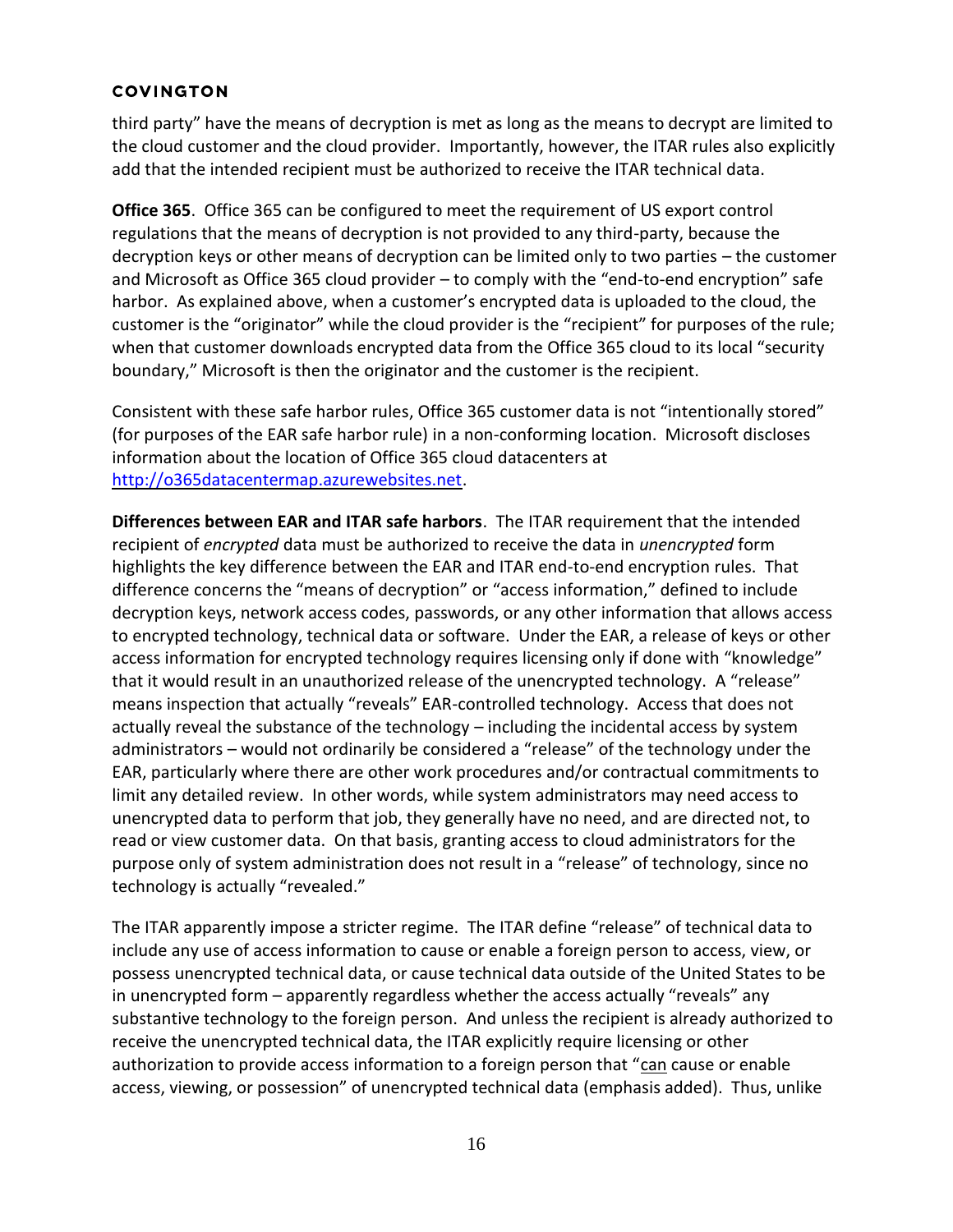the EAR, it appears that some authorization is required before granting foreign persons with access information that would enable them to decrypt ITAR technical data.

# **4.7. EU and UK interpretations**

The EU has not issued any formal rulings that address the impact of EU export controls on cloud-based computing. However, informal guidance from certain EU Member State regulators suggests an approach in the EU that would be similar to the EAR rules summarized above. In particular, Member State regulators have indicated that when evaluating cloud computing systems, an "export" should be viewed to have occurred only in circumstances where controlled software or technology are rendered *accessible* to persons located outside of the EU Member State in question. Under that reasoning, an export will not have occurred merely on the basis that controlled software or technology were to be stored on a server located overseas. However, EU regulators have indicated that in order for this reasoning to apply, it would need to be assured that the controlled items are encrypted in accordance with adequate encryption standards sufficient to ensure that the data cannot readily be accessed from overseas, and that transfers of controlled software or technology should be made via end-toend encryption. Some EU regulators have also suggested that transfers should be made via a "private cloud," which is described below. Finally, EU regulators have indicated that transfers of encryption keys likewise should be made in an adequately secure manner.

We note, however, that certain Member States — Germany being one example — have articulated interpretations of the EU Dual Use Regulation that are broader than what has been summarized above, and could call for licensing before at least certain types of controlled technology are exported to cloud services outside of the EU or the Member State in question. In the absence of any formal EU-wide guidance on this subject, it is important to consider how the individual Member States that are relevant to your specific deployment of a cloud service might evaluate the potential application of EU export controls.

From the standpoint of the UK export controls, the UK Export Control Joint Unit ("ECJU") is, as of this writing, considering proposed written guidance on technology export controls, including issues related to use of the cloud. That guidance may address issues relevant to the discussion in this paper. Microsoft intends to examine the final UK guidance once it is published, and may update this paper, to the extent warranted, to address any new perspectives offered in the UK guidance.

# **4.8. Japan interpretations**

In Japan, the Ministry of Economy, Trade and Industry ("METI") has advised that where a user enters into a storage service agreement only to store information on a server for such user's own use, no export license is required even if such user stores controlled technologies; however, a license may be required if a user is aware that a service provider can view, obtain or use stored controlled technologies. The mere ability to view information that is kept on the server does not require licensing, so that if the cloud agreement provides that the service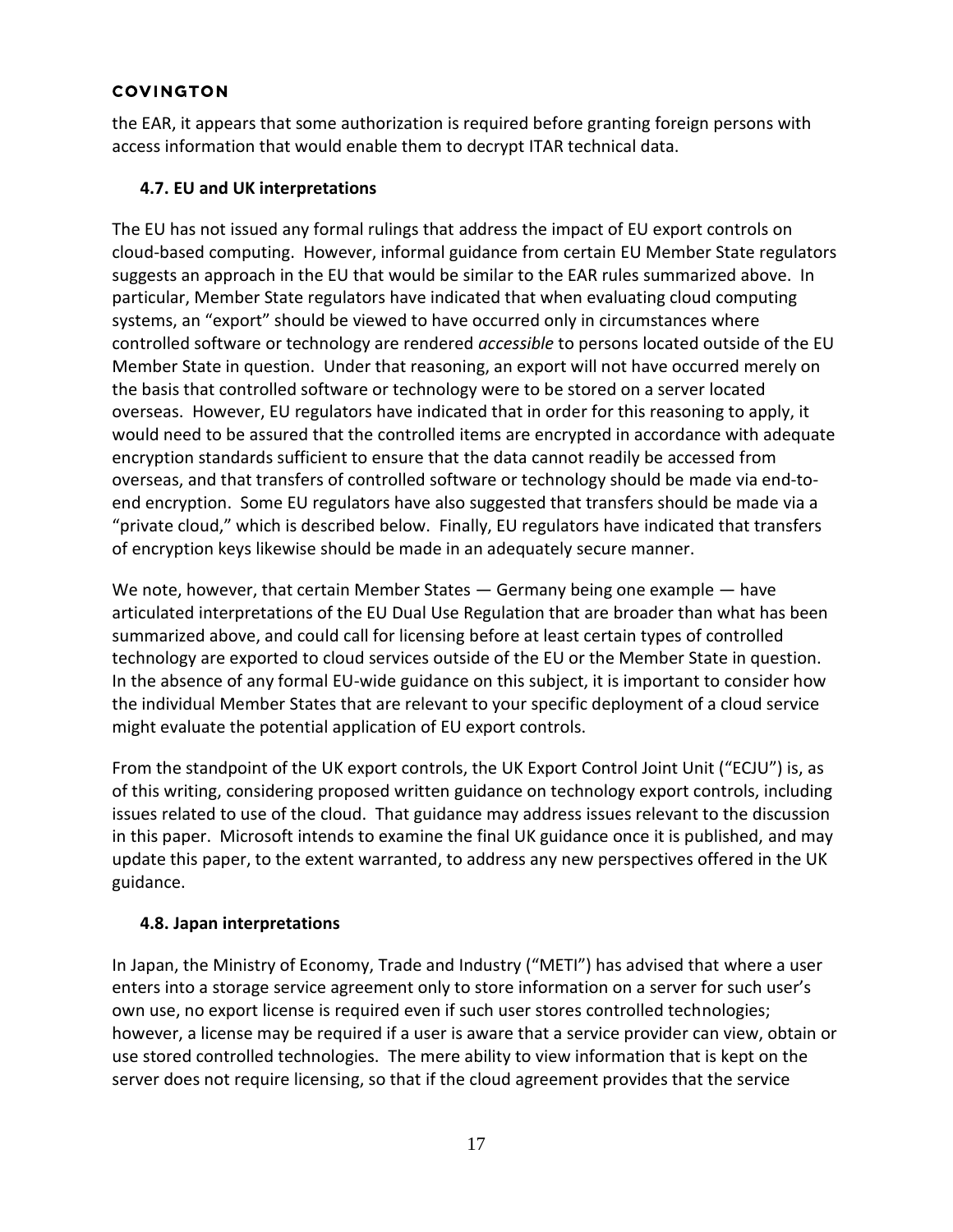provider can only view the information upon receiving the consent of the user, then no license would ordinarily be required.

Unlike the EAR, METI has not specifically addressed circumstances in which stored or transferred information is encrypted, nor how export controls applies to information in transit. However, the Center for Information on Security Trade Control (a private group) advises that users should take adequate measures to ensure that a service provider or any third party cannot view or obtain stored information, and that encrypting information is considered an effective measure for that purpose.

If a user uses a storage service in order to provide a third party (including a parent company and affiliated companies) with controlled technologies, an export license may be required.

## **5. What should I do to comply with export controls when using Office 365?**

Under the EAR, and under analyses of the EU, UK and Japanese export controls regimes that lead to similar assessments as the EAR guidance described above, when data is uploaded to a cloud server, such as the Office 365 cloud, the customer who is owner of the data—not the cloud services provider, such as Microsoft—should be considered the exporter. For that reason, the owner of the data—*i.e.*, the Office 365 customer—should understand the US and EU/UK export control implications of transferring data to the Office 365 cloud. In particular, Office 365 customers should consider, as discussed below, (1) whether the data is technology or technical data that is subject to US, UK, EU or Japanese export control regulation at all, and if so, (2) how the data is classified for export control purposes, (3) where the data will physically be stored and processed, (4) the nationalities of service operations personnel who may have access to the data, and (5) whether an export license is required.

It is important to note that leveraging cloud technology need not be an all-or-nothing proposition: Many customers may find through their data classification and risk analysis that the lion's share of their data may be processed in the cloud with a small subset retained in a hybrid environment or a fully "on premises" environment.

# **5.1. Determine whether the data is "technology" or "technical data"**

As highlighted above, most data stored or shared on Office 365 is not "technology" or "technical data" within the meaning of applicable export control regulations. Customers who have no "technology" or "technical data," as defined in these export control regulations, to store or use in Office 365 generally should not need to do anything further for export compliance.

# **5.2. Determine whether the data are controlled by the ITAR or other jurisdictions' military trade controls**

Customers who hold or work with technical data potentially controlled by the ITAR, UK, EU or Japanese military trade controls should already have in place robust procedures to identify and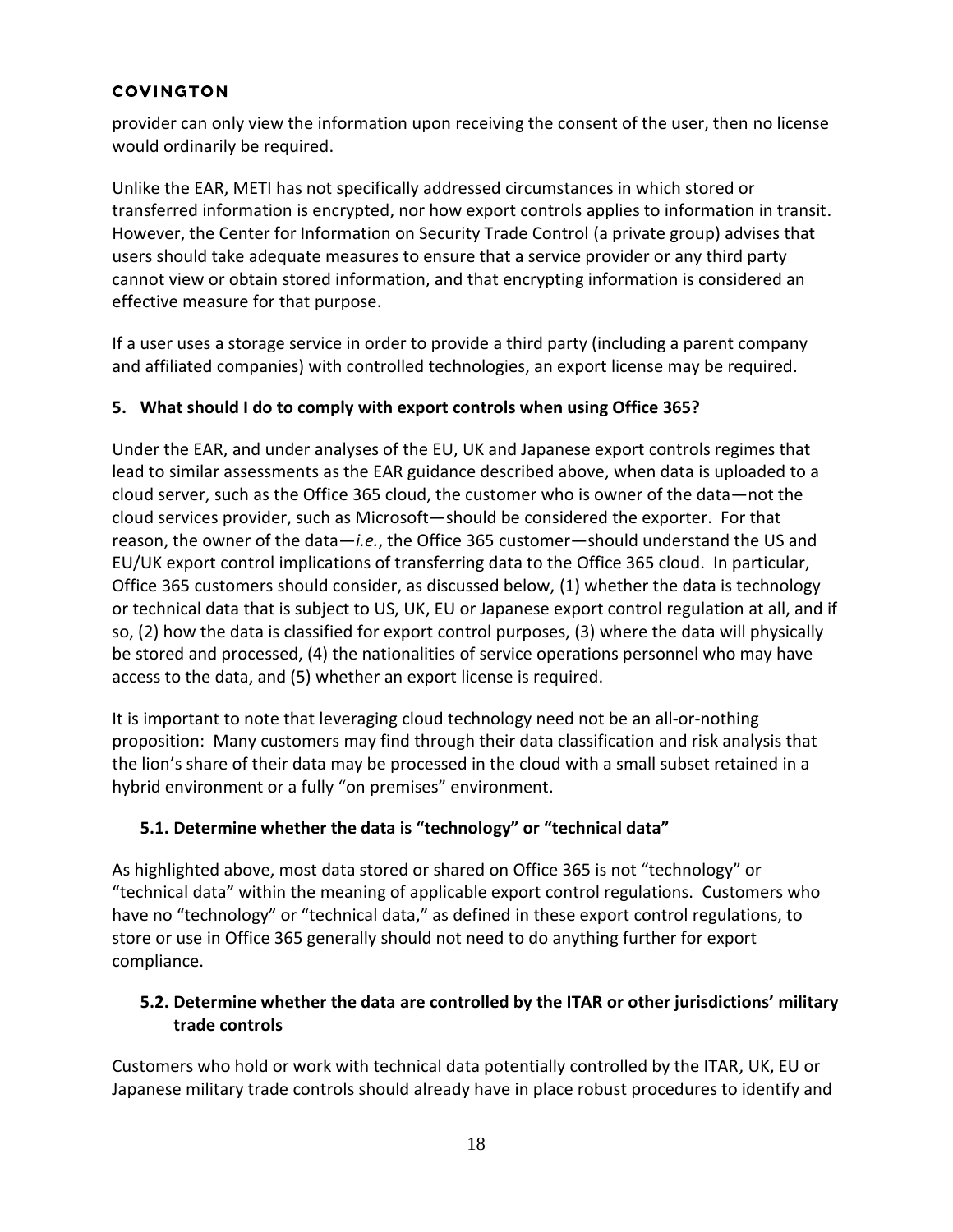properly classify such technical data to ensure compliance. Microsoft offers several Office 365 options for customers to choose depending on their risk assessment and particular needs with these military trade controls, or other specialized export control obligations, including Office 365 solutions and delivery models designed to support ITAR and other controlled data categories. One of those options is the Office365 GCC High offering available to qualified government entities as well as to non-governmental entities who handle data subject to government regulations and requirements, subject to validation of eligibility. Another option includes alternative Office 365 delivery models across the Microsoft partner ecosystem, including the hybrid solutions noted above.

Please contact your Microsoft representative to discuss available Office 365 solutions and delivery models designed to support ITAR and other controlled data categories.

# **5.3. Classify the data that may be controlled technology under the EAR or other dual use export control regulations**

If it appears that specific proprietary technology or technical data potentially subject to the EAR or EU Dual Use Regulation may be uploaded, stored, processed or used in Office 365, the next step is to determine the appropriate Export Control Classification Number ("ECCN") or EU export classification for that technology or technical data. The ECCN export classification will determine the level of export controls applied to that technology. Data that meets the definition of "technology" under the EAR (specific information for development, production or use) but that is not described or covered by the criteria for any specific ECCN are given the default designation "EAR99." Under the EU Dual Use Regulation, such technology falls outside of the EU dual use classifications, and is generally not classified as controlled technology in Japan either. More information concerning the export classification process is provided at the US Commerce Department's [website.](http://www.bis.doc.gov/index.php/licensing/commerce-control-list-classification) Similar resources are available on the websites of export controls regulators in the UK, EU Member States, and Japan. (See, for instance, the *information* published by the UK Government on its website, and by the Japanese government [here.](https://www.meti.go.jp/policy/anpo/englishpage/securityexportcontrolinjapan.pdf))

# **5.4. Take steps to comply with the EAR and EU Dual Use Regulation**

For technology subject to the EAR or the EU Dual Use Regulation, the relevant export controls classification, and the reasons for export control that apply to that classification, determine the next steps.

EAR99 or "AT" controlled ECCNs. If the EAR ECCN indicates controls only for anti-terrorism reasons, indicated with the designation "AT," or if the technology is classified in the default EAR99 category, the EAR would not require licensing for export or reexport except to such sanctioned countries as Cuba, Iran, North Korea, Sudan, Syria and the Crimea region now claimed by Russia. Such data may be placed in or used in the Office 365 cloud, as Office 365 does not have infrastructure in these locations.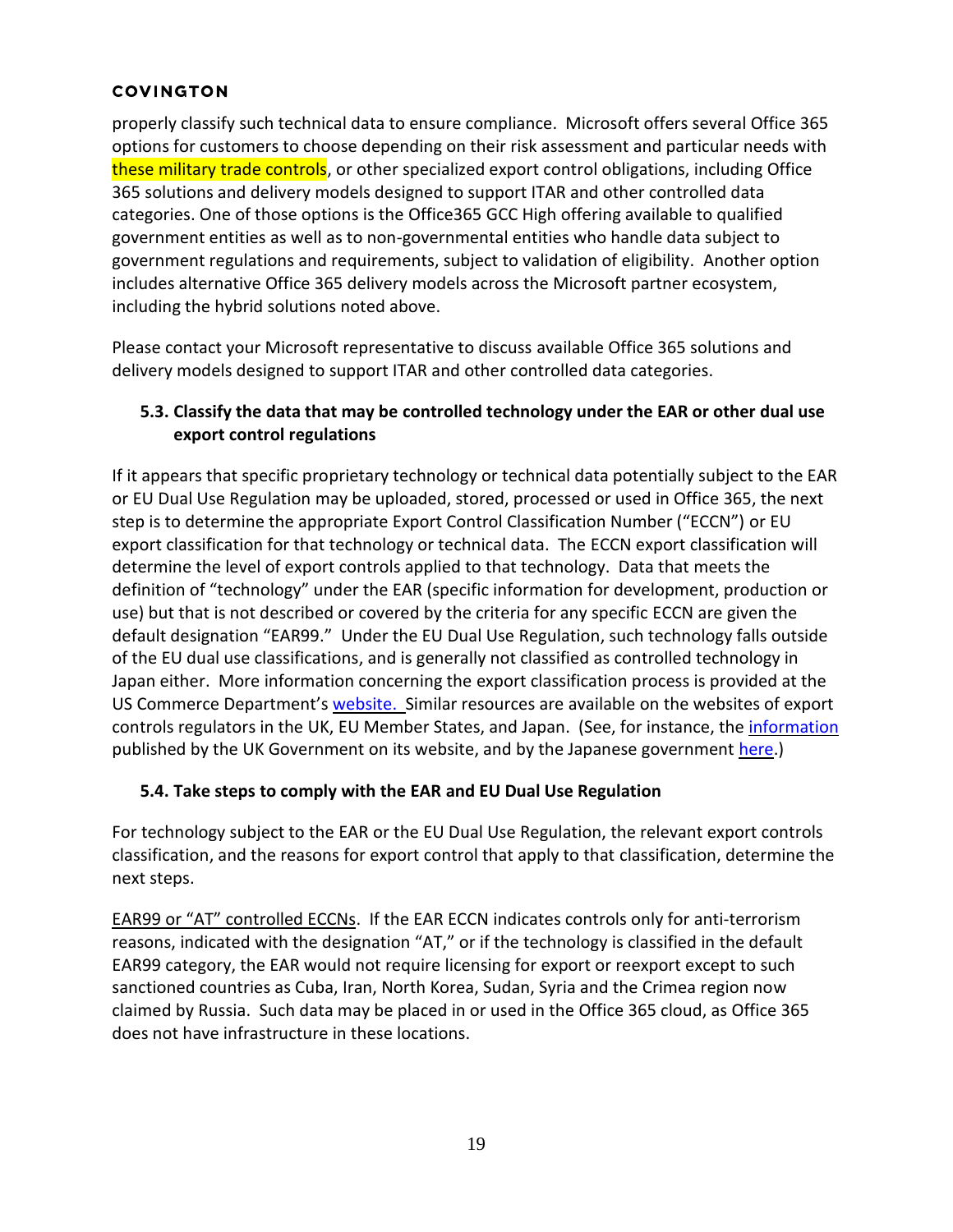The great majority of technical data falls within these EAR99 or AT-controlled categories, and many customers may find that they have little or no technical data that is subject to more stringent controls.

Under the EU Dual Use Regulation, technology that does not fall within any classifications in the EU Dual Use List (Annex I to the Dual Use Regulation) would generally not require an export license, except to the extent the exports are intended for a military end-use in a country subject to an EU arms embargo, exports to certain EU-sanctioned countries or parties, or exports that are known or suspected to be intended for activities in relation to weapons of mass destruction. Likewise, in Japan, an export license is not required with respect to technology that is not classified as controlled technology under Japanese regulation, except in the event that the exporter had knowledge about the risk of technology being used in the development, manufacture, use or storage of weapons of mass destruction, or in the development, manufacture, or use of conventional weapons, or when a notice is received from METI indicating that a license is needed.

Other Export Classifications. For the relatively smaller proportion of technology that falls within ECCNs that are controlled for reasons other than "AT," or items that fall within EU Dual Use List classifications, the Office 365 customer can consider whether the relevant ECCN/EU classification has a licensing requirement for export to one or more of the Office 365 server location(s) for the relevant Office 365 product(s) and Geo being used. As noted above, for example, for customers in North America, the Geo framework means that customer data is stored in the United States; and customers in other Geos also have information to know the places their data may be stored.

- 1. End-to-end encryption solutions. Customers should evaluate whether the end-to-end encryption features available for Office 365 are the most appropriate tools to manage these export control risks. As discussed above, it should often be possible to develop a plan to deploy end-to-end encryption that conforms to the requirements of the EAR carve-out or safe harbor: (1) Microsoft provides information about Office 365 encryption to enable the customer to confirm it meets the specified NIST/FIPS 140-2 standard, or provides cryptographic measures that are "equally or more effective" than those standards; (2) customers can ensure that customer data is not "intentionally" stored in a prohibited location, because Microsoft does not have data centers for permanent storage in any one of the 25 prohibited locations; (3) the customer can structure its Office 365 plans and the way it uses Office 365 to keep data encrypted between the customer's "security boundary" in a given country and the Office 365 data center "security boundary" (or between different Office 365 data centers); (4) the means of decryption will be limited to two parties -- the customer and Microsoft -- and not available to any third-party; and (5) HYOK and BYOK options for some services give customers the ability to manage.
- 2. License Exceptions / General Licenses. Alternatively, or in addition, if the relevant export classification does have a licensing requirement for one or more Office 365 locations designated for the relevant Office 365 product(s) and Geo being used, customers may want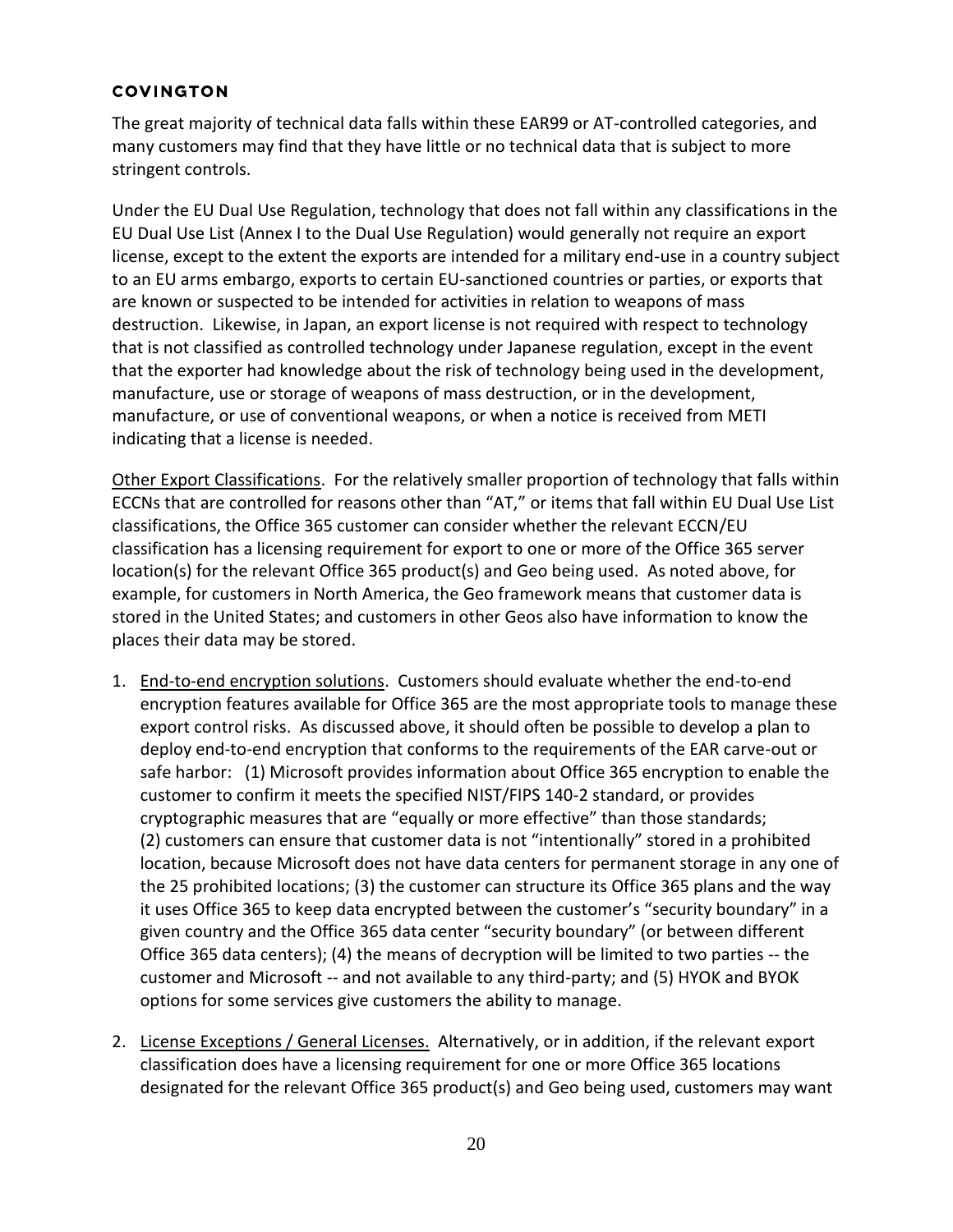to consider whether any License Exception or General License is available to authorize export without a specific license. The EAR and EU/UK dual use regimes also set forth a number of License Exceptions or General Licenses that permit eligible parties to carry out a defined category or type of export transactions, subject to specified criteria and conditions, without a specific license that would otherwise be required based on the export classification and reason for control. Japanese export control regulations also provide certain exceptions to licensing requirements.

- 3. Office 365 locations in the Geo do not require licensing. If the relevant export classification does not have any specific licensing requirement for any Office 365 server location designated for the relevant Office 365 product(s) and Geo being used, then export controls typically should not prevent a customer from allowing that data to be stored in or downloaded to those Office 365 locations. In light of (1) the Geo framework and Microsoft commitments to store Office 365 in the United States or in particular, known locations; (2) the end-to-end encryption deployed and configurable in Office 365 to help customers limit and control where unencrypted data is "in the clear" between in-country security boundaries; and (3) the features such as Just-in-time Access Controls and Customer Lockbox (an optional feature in some plans) that minimize access to customer data by foreignnational service operations personnel, some customers may conclude that these are reasonable compliance measures and that putting such data in the Office 365 cloud involves a low risk of export control violations, enforcement actions or penalties.
- 4. Hybrid models. If the customer chooses not to rely on these measures to mitigate export control risk, and the export classification and reason for control for some technical data indicate that a specific license is required, then it would be prudent not to place or use that data in the Office 365 cloud, and to explore other possible service delivery models. Customers may consider working with Microsoft to develop a customized "hybrid solution," with some resources "on-premises" for export-controlled data, and cloud-based resources and services for other data.
- 5. Office365 GCC High. Alternatively, some US customers may consider whether Microsoft's ITAR-compliant Office365 GCC High offering mentioned above may be a good solution for this technology that is subject to a higher level of EAR controls.

# **6. Conclusion**

Not all data are subject to the export controls of the US, EU, UK or Japan, and Office 365 offers important features and tools to help customers manage export-control risks. Customers should carefully assess how their use of the Office 365 cloud may implicate export controls of these jurisdictions and determine whether any of the data they want to use or store in the Office 365 cloud may be subject to export controls, and if so, what controls apply. Where technical data subject to tighter export controls may be involved, Office 365 is configured to offer features that help mitigate the potential risk that customers may inadvertently violate export controls when uploading or downloading controlled technical data in Office 365. With appropriate planning, customers can use Office 365 tools and their own internal procedures to help ensure